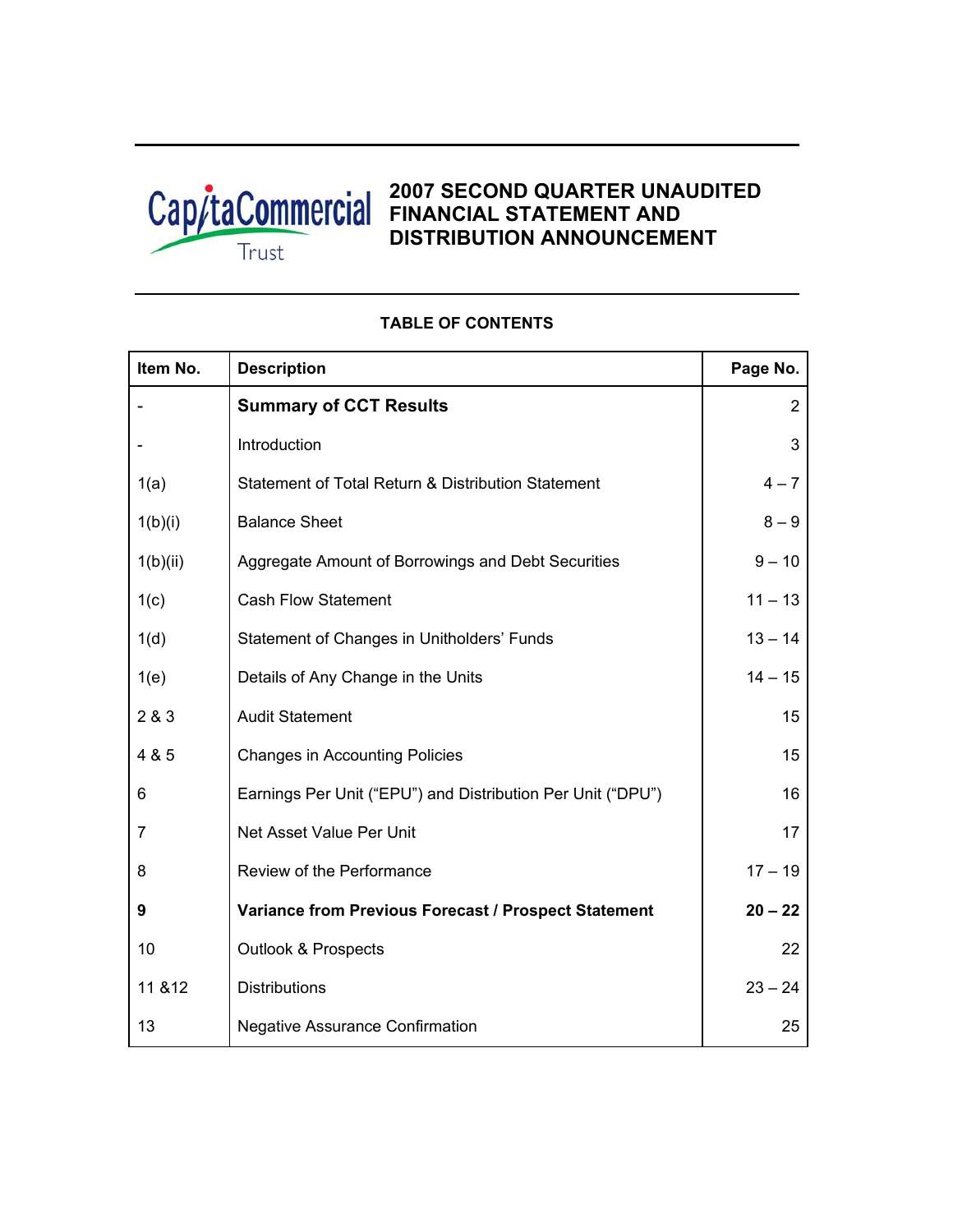|                                                                             | <b>FY 2006</b>           | 2Q 2007                                | 1 January 2007 to 30 June 2007 |                                  |                                |  |
|-----------------------------------------------------------------------------|--------------------------|----------------------------------------|--------------------------------|----------------------------------|--------------------------------|--|
|                                                                             | <b>Actual</b><br>S\$'000 | <b>Actual</b><br>S\$'000               | <b>Actual</b><br>S\$'000       | Forecast <sup>1</sup><br>S\$'000 | Favourable /<br>(Unfavourable) |  |
| Gross Revenue                                                               | 152,229                  | 58,116                                 | 114.771                        | 108.529                          | 5.8%                           |  |
| Net Property Income                                                         | 112,188                  | 42.533                                 | 84.573                         | 78.893                           | 7.2%                           |  |
| Distributable Income                                                        | 78,872                   | 29.278                                 | 58.526                         | 52.472                           | 11.5%                          |  |
| <b>Distribution Per Unit (cents)</b><br>For the period<br><b>Annualised</b> | 7.33c<br>7.33c           | 2.12 <sub>c</sub><br>8.50 <sub>c</sub> | 4.23c<br>8.53c                 | 3.78 $\phi^2$<br>7.62 $\phi^2$   | 11.9%<br>11.9%                 |  |

### **SUMMARY OF CCT RESULTS (1 January 2007 to 30 June 2007**)

Footnotes

(1) The forecast is based on management's forecast for the period 1 January 2007 to 30 June 2007. This, together with the forecast for the period 1 July 2007 to 31 December 2007, is the forecast shown in the CCT Circular to unitholders dated 15 August 2006 ("CCT Circular") for the equity fund raising to acquire Raffles City.

(2) In the CCT Circular, the forecast DPU was calculated based on an assumed issue price of S\$1.65 cents per unit for the equity fund raising to acquire Raffles City. With the actual issue price of new units at S\$1.68 cents per unit, the forecast DPU is re-calculated based on the actual number of new units issued.

**For a meaningful analysis/comparison of the actual results against the forecast as stated in the CCT Circular dated 15 August 2006, please refer to Section 9 of this Announcement.** 

# **DISTRIBUTION AND BOOKS CLOSURE DATE**

| <b>Distribution</b>       | From 1 January 2007 to 30 June 2007                                                                           |
|---------------------------|---------------------------------------------------------------------------------------------------------------|
| Distribution Type         | Taxable income<br>Tax-exempt income                                                                           |
| <b>Distribution Rate</b>  | Taxable income distribution 4.188 cents per unit<br>I)<br>Tax-exempt income distribution 0.042 cents per unit |
| <b>Books Closure Date</b> | 31 July 2007                                                                                                  |
| <b>Payment Date</b>       | 28 August 2007                                                                                                |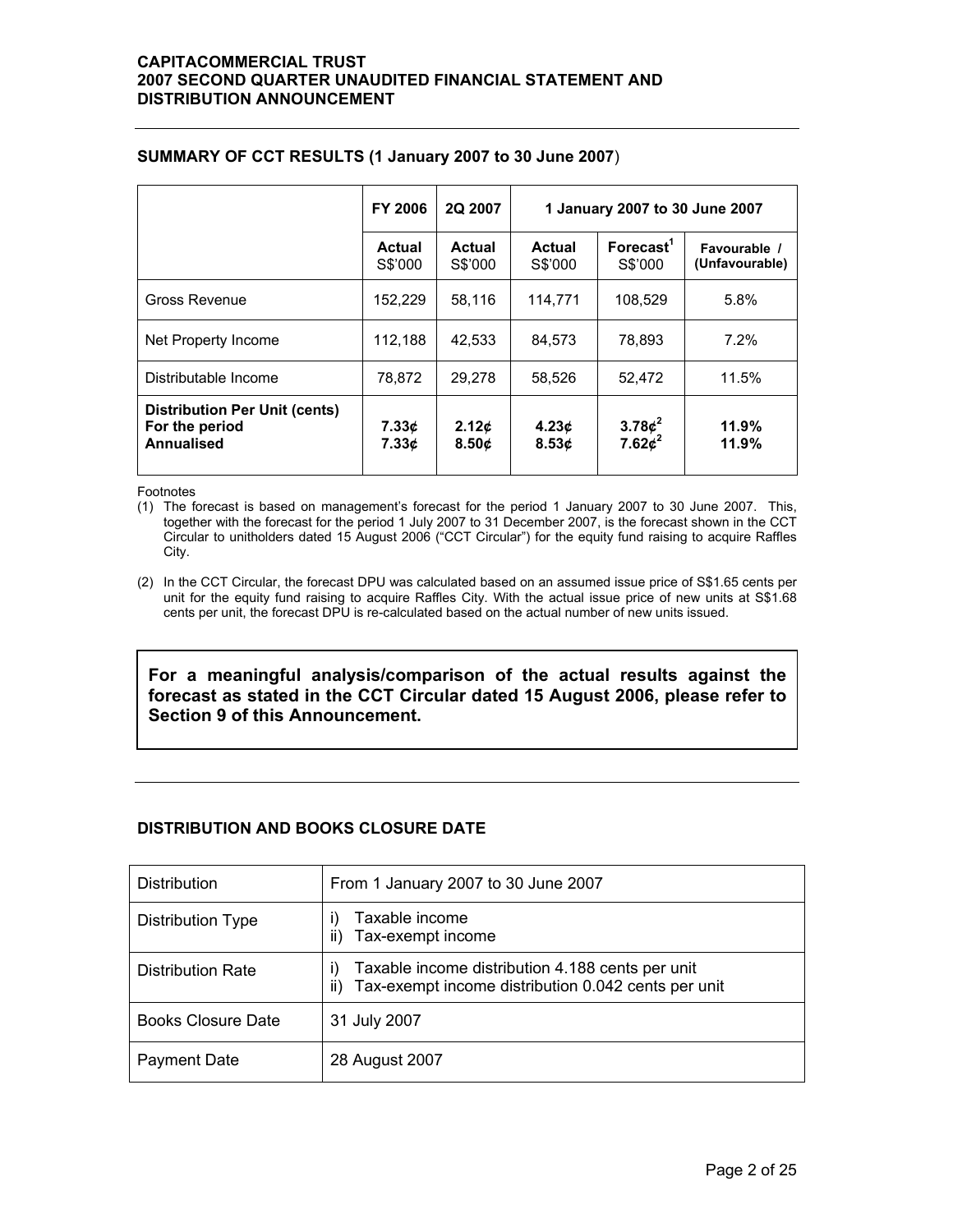#### **INTRODUCTION**

CapitaCommercial Trust (CCT) was established under a Trust Deed dated 6 February 2004 entered into between CapitaCommercial Trust Management Limited (as manager of CCT) (the "Manager") and HSBC Institutional Trust Services (Singapore) Limited (as trustee of CCT) (the "CCT Trustee"), as amended by the first supplemental deed dated 15 July 2005, the second supplemental deed dated 20 April 2006 and the third supplemental deed dated 11 August 2006.

All the units were listed on Singapore Exchange Securities Trading Limited (the "SGX-ST") since the commencement of "when issued" trading in the Units on 11 May 2004. The Units began trading on a "ready" basis on the SGX-ST on 17 May 2004.

As at 31 December 2006, CCT owns Capital Tower, 6 Battery Road, HSBC Building, Starhub Centre, Robinson Point, Bugis Village, Golden Shoe Car Park and Market Street Car Park in Singapore. In addition, it owns 60% of RCS Trust, an unlisted special purpose trust established to hold Raffles City in Singapore. CapitaMall Trust owns the remaining 40% of RCS Trust. In Malaysia, CCT invested in 100% of the junior bonds issued by Aragorn ABS Berhad ("Aragorn"), a special purpose vehicle which owns Wisma Technip. Hence, Aragorn is accounted for as a wholly-owned subsidiary of CCT.

On 22 December 2006, CCT invested RM65.9 million (S\$28.8 million) to subscribe for 71.6 million units or 30% stake in Quill Capita Trust ("QCT"). QCT is a Malaysia-listed real estate investment trust focus on acquiring and investing in commercial properties in Malaysia that provides long term sustainable income distribution and potential capital growth. The QCT units were listed on Bursa Malaysia on 8 January 2007.

On 28 March 2007, CCT committed US\$20 million to take a 7.4% stake in CapitaLand's first and largest Malaysian private real estate fund, the Malaysia Commercial Development Fund ("MCDF"). MCDF is an opportunistic fund to invest in real estate development properties primarily in Kuala Lumpur and the Klang Valley, with an expected gross development value of more than US\$1 billion (about S\$1.5 billion).

On 8 June 2007, CCT entered into a conditional sale & purchase agreement with QCT for the proposed divestment of Wisma Technip. The divestment is expected to be completed by fourth quarter 2007.

Group results are after consolidating Aragorn and equity accounting interest in QCT and including its proportionate interest (60%) in RCS Trust on a line-by-line basis.

In the Trust results, the coupon income from Aragorn and the distribution income on a declared basis from RCS Trust and QCT are accounted for as "Investment Income".

On a recurring basis, as the quarterly results of QCT are not expected to be announced in sufficient time to be included in CCT Group results for the same calendar quarter, CCT Group will equity account the results of QCT based on a 3 month lag time.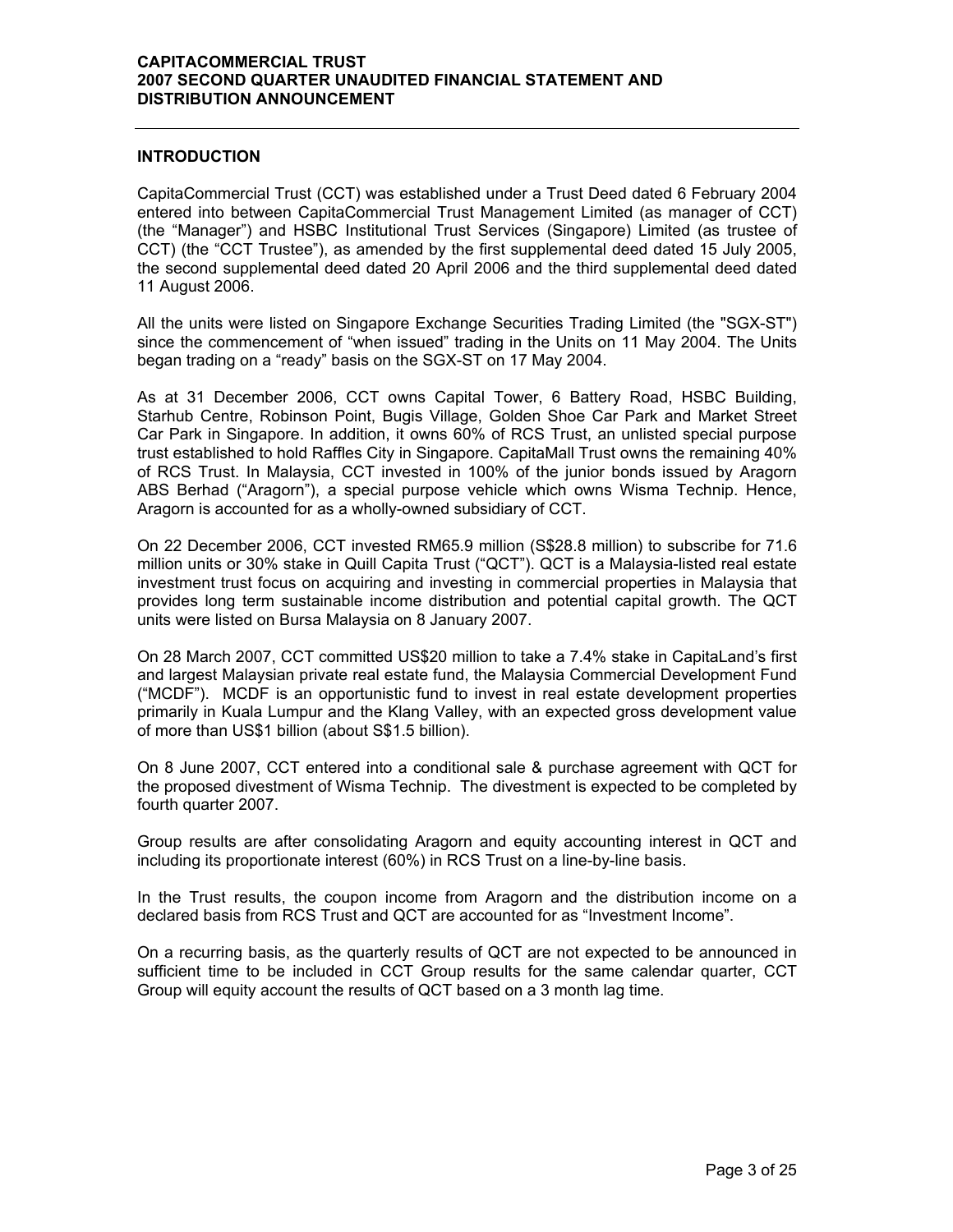#### **1(a)(i) Statement of Total Return & Distribution Statement (2Q 2007 vs 2Q 2006) (For a review of the performance, please refer to paragraph 8 on page 17-19)**

|                                                                |                       | Group                 |                |                       | <b>Trust</b>          |             |
|----------------------------------------------------------------|-----------------------|-----------------------|----------------|-----------------------|-----------------------|-------------|
|                                                                | 2Q<br>2007<br>S\$'000 | 2Q<br>2006<br>S\$'000 | Change<br>$\%$ | 2Q<br>2007<br>S\$'000 | 2Q<br>2006<br>S\$'000 | Change<br>% |
| <b>Statement of Total Return</b>                               |                       |                       |                |                       |                       |             |
| Gross rental income                                            | 53,198                | 26,957                | 97.3           | 28,962                | 26,117                | 10.9        |
| Car park income                                                | 4,056                 | 2,745                 | 47.8           | 3,274                 | 2,685                 | 21.9        |
| Other income                                                   | 2,182                 | 1,400                 | 55.9           | 1,451                 | 1,345                 | 7.9         |
| <b>Gross revenue</b>                                           | 59,436                | 31,102                | 91.1           | 33,687                | 30,147                | 11.7        |
| Property management fees                                       | (1,748)               | (722)                 | 142.1          | (702)                 | (656)                 | 7.0         |
| Property tax                                                   | (4,803)               | (1,639)               | 193.0          | (2,657)               | (1, 575)              | 68.7        |
| Other property operating<br>expenses                           | (9, 430)              | (4,962)               | 90.0           | (5, 577)              | (4, 795)              | 16.3        |
| <b>Property operating</b><br>expenses                          | (15,981)              | (7, 323)              | 118.2          | (8,936)               | (7,026)               | 27.2        |
| Net property income                                            | 43,455                | 23,779                | 82.7           | 24,751                | 23,121                | 7.0         |
| Interest income                                                | 239                   | 217                   | 10.1           | 47                    | 213                   | (77.9)      |
| Investment income                                              |                       |                       |                | $12,831^2$            | 306                   | 4,093.1     |
| Gain from re-measurement of<br>derivatives $3$                 | 891                   | 2,268                 | (60.7)         | 891                   | 2,268                 | (60.7)      |
| Manager's management fees                                      | (3, 351)              | (1,592)               | 110.5          | (1,701)               | (1,592)               | 6.8         |
| Trust expenses                                                 | (935)                 | (532)                 | 75.8           | (689)                 | (524)                 | 31.5        |
| Borrowing costs                                                | (12, 322)             | (5,968)               | 106.5          | (6, 431)              | (5, 713)              | 12.6        |
| Net income                                                     | 27,977                | 18,172                | 54.0           | 29,699                | 18,079                | 64.3        |
| Share of profit of associate                                   | 480                   |                       | Nm             |                       |                       |             |
| Net appreciation on<br>revaluation of investment<br>properties | 730,220               | 120,665               | 505.2          | 642,803               | 120,665               | 432.7       |
| Total return for the period<br>before tax                      | 758,677               | 138,837               | 446.5          | 672,502               | 138,744               | 384.7       |
| Income tax                                                     | $(192)^4$             | $(18)^4$              | 966.7          | 5                     | 5                     |             |
| Total return for the period<br>after tax                       | 758,485               | 138,819               | 446.4          | 672,502               | 138,744               | 384.7       |
| <b>Distribution Statement</b>                                  |                       |                       |                |                       |                       |             |
| Net income                                                     | 27,977                | 18,172                | 54.0           | 29,699                | 18,079                | 64.3        |
| Net tax adjustments <sup>6</sup>                               | 1,478                 | (2, 224)              | (166.5)        | (421)                 | (2, 224)              | (81.1)      |
| Other adjustments                                              | $(177)^7$             | $(93)^{8}$            | 90.3           |                       |                       |             |

**Income available for distribution to unitholders**  $\begin{array}{|c|c|c|c|c|} \hline \end{array}$  29,278  $\begin{array}{|c|c|c|c|c|} \hline \end{array}$  34.7 **84.7** 29,278  $\begin{array}{|c|c|c|c|} \hline \end{array}$  34.7 **84.7**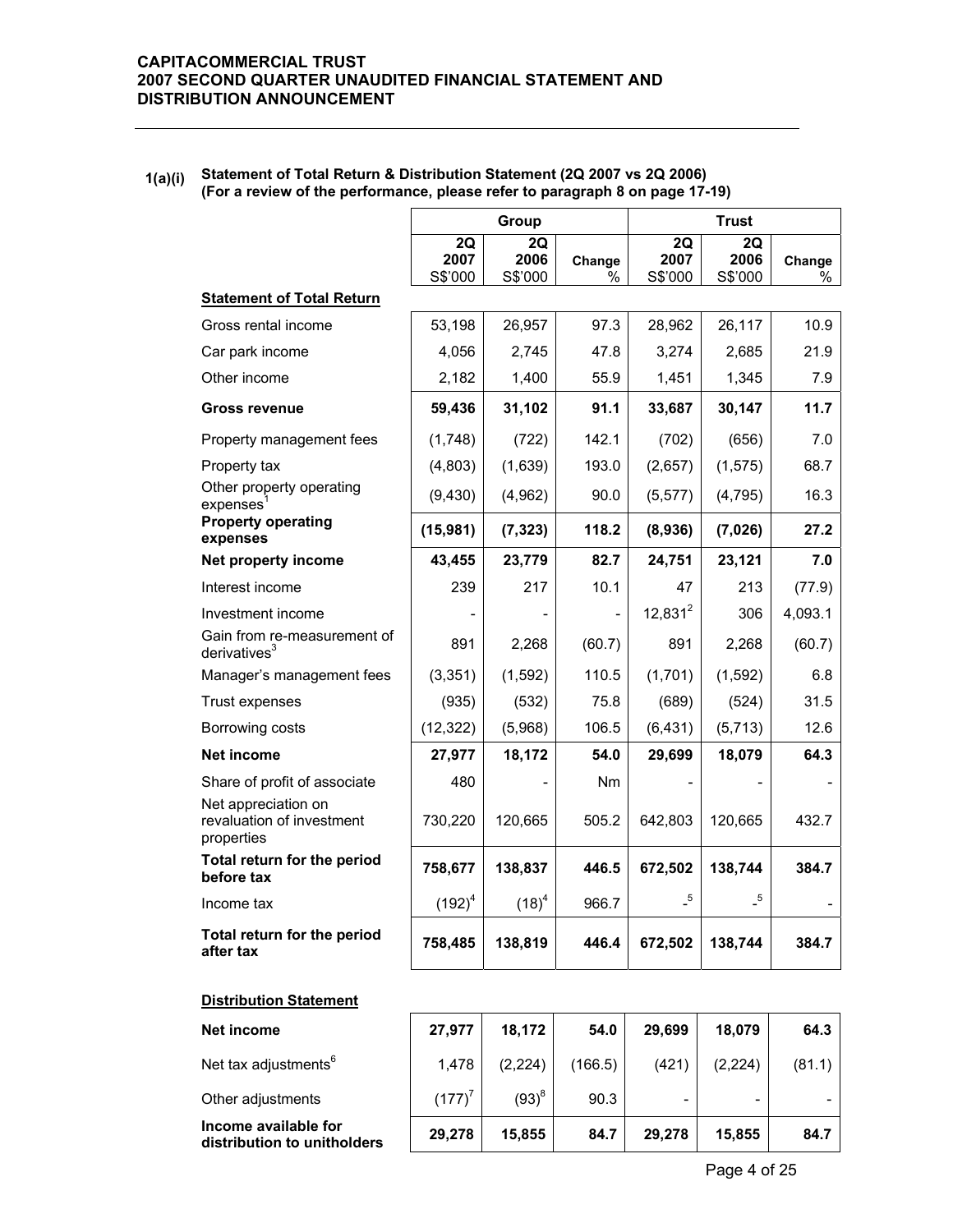#### **Footnotes**

(1) Included as part of the other property operating expenses are the following:

|                                                           |                    | Group                     |                | Trust                     |                    |             |  |
|-----------------------------------------------------------|--------------------|---------------------------|----------------|---------------------------|--------------------|-------------|--|
|                                                           | 2Q 2007<br>S\$'000 | <b>2Q 2006</b><br>S\$'000 | Change<br>$\%$ | <b>2Q 2007</b><br>S\$'000 | 2Q 2006<br>S\$'000 | Change<br>% |  |
| Depreciation and amortisation*                            | 88                 | 67                        | 31.3           | 35                        | 67                 | (47.8)      |  |
| Allowance for doubtful debts and<br>bad debts written off | 4                  | -                         | Nm             | 8                         | -                  | <b>Nm</b>   |  |

\* Amortisation refers to the amortisation of tenancy works.

- (2) This relates to the interest income from the investment in junior bonds of Aragorn and income distribution from RCS Trust.
- (3) Gain from the re-measurement of fair values of interest rate swaps.
- (4) The income tax provision is based on the relevant tax rates applicable to the subsidiary.
- (5) No income tax provision for the Trust as the distributable income to unitholders is based on 100% of taxable income available for distribution to unitholders.
- (6) Included in the net tax adjustments are the following:

|                                                              |                    | Group                     |             |                           | <b>Trust</b>              |             |
|--------------------------------------------------------------|--------------------|---------------------------|-------------|---------------------------|---------------------------|-------------|
| Non-tax deductible/(chargeable)<br>items :                   | 2Q 2007<br>S\$'000 | <b>2Q 2006</b><br>S\$'000 | Change<br>% | <b>2Q 2007</b><br>S\$'000 | <b>2Q 2006</b><br>S\$'000 | Change<br>% |
| Manager's management fee<br>payable in units (for RCS Trust) | 1,652              | ۰                         | <b>Nm</b>   |                           |                           | <b>NM</b>   |
| Trustee's fees                                               | 142                | 69                        | 105.8       | 96                        | 69                        | 39.1        |
| Gain from re-measurement of<br>derivatives                   | (891)              | (2,268)                   | (60.7)      | (891)                     | (2,268)                   | (60.7)      |
| Temporary differences and other<br>tax adjustments           | 575                | (25)                      | (2,400)     | 374                       | (25)                      | (1,596)     |
| Net tax adjustments                                          | 1,478              | (2,224)                   | (166.5)     | (421)                     | (2,224)                   | (81.1)      |

(7) This relates to the undistributed profit of the subsidiary and the associate.

(8) This relates to the undistributed profit of the subsidiary.

Nm – not meaningful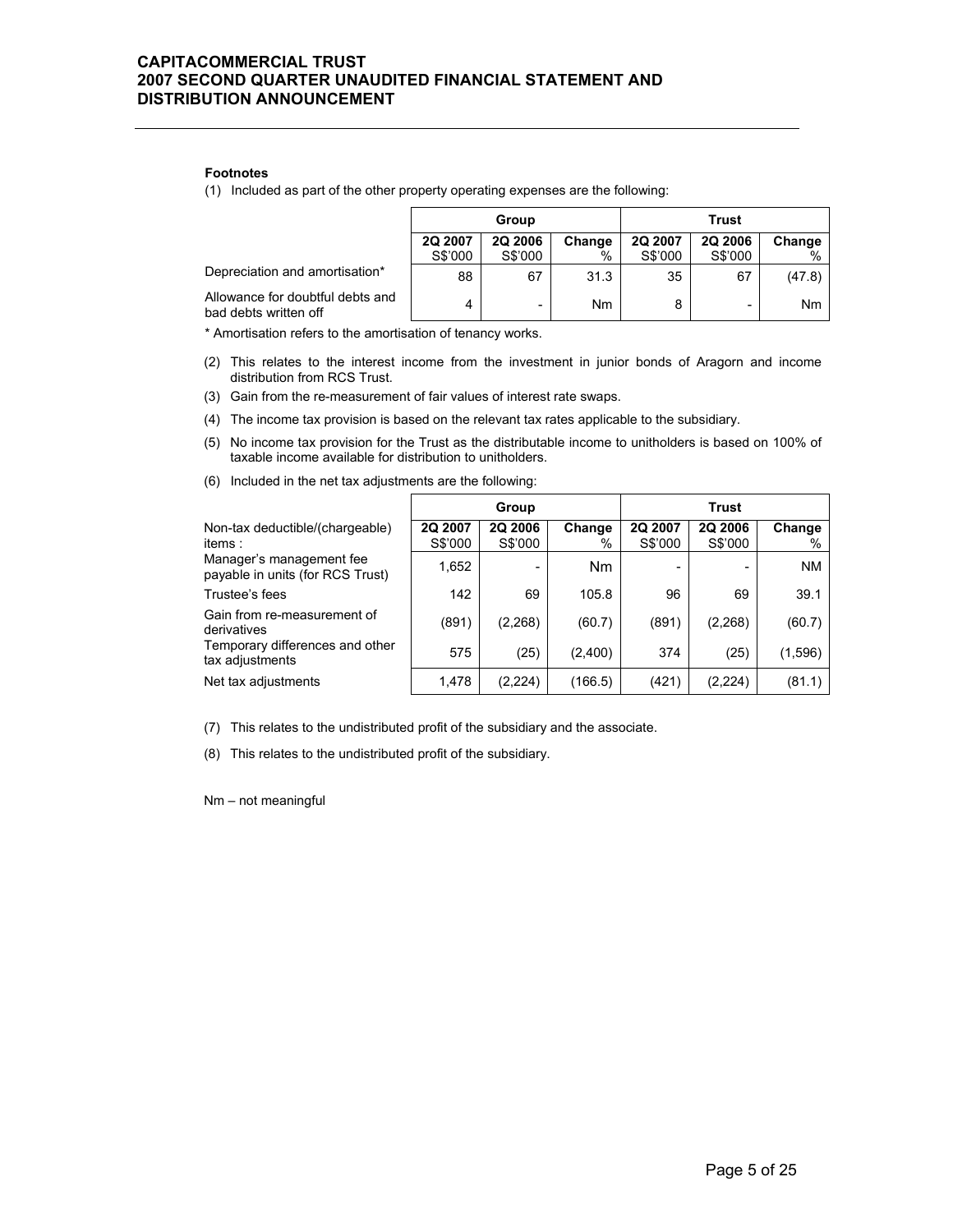#### **1(a)(ii) Statement of Total Return & Distribution Statement (1H 2007 vs 1H 2006) (For a review of the performance, please refer to paragraph 8 on page 17-19)**

|                                                                 | Group              |                    |                | <b>Trust</b>               |                            |                |
|-----------------------------------------------------------------|--------------------|--------------------|----------------|----------------------------|----------------------------|----------------|
|                                                                 | 1H 2007<br>S\$'000 | 1H 2006<br>S\$'000 | Change<br>%    | 1H 2007<br>S\$'000         | 1H 2006<br>S\$'000         | Change<br>$\%$ |
| <b>Statement of Total Return</b>                                |                    |                    |                |                            |                            |                |
| Gross rental income                                             | 105,517            | 52,930             | 99.4           | 57,182                     | 52,090                     | 9.8            |
| Car park income                                                 | 7,766              | 5,253              | 47.8           | 6,354                      | 5,193                      | 22.4           |
| Other income                                                    | 4,117              | 2,585              | 59.3           | 2,903                      | 2,529                      | 14.8           |
| <b>Gross revenue</b>                                            | 117,400            | 60,768             | 93.2           | 66,439                     | 59,812                     | 11.1           |
| Property management fees                                        | (3, 474)           | (1,340)            | 159.3          | (1,405)                    | (1,274)                    | 10.3           |
| Property tax                                                    | (9,230)            | (3,757)            | 145.7          | (4,938)                    | (3,693)                    | 33.7           |
| Other property operating<br>expenses                            | (18, 308)          | (10,065)           | 81.9           | (10, 698)                  | (9,897)                    | 8.1            |
| <b>Property operating</b><br>expenses                           | (31, 012)          | (15, 162)          | 104.5          | (17, 041)                  | (14, 864)                  | 14.6           |
| Net property income                                             | 86,388             | 45,606             | 89.4           | 49,398                     | 44,948                     | 9.9            |
| Interest income                                                 | 558                | 579                | (3.6)          | 153                        | 575                        | (73.4)         |
| Investment income                                               |                    |                    |                | $25,295^2$                 | 306                        | (8, 166)       |
| Other income <sup>3</sup>                                       | 428                |                    | N <sub>m</sub> | 428                        |                            | N <sub>m</sub> |
| (Loss)/Gain from re-<br>measurement of derivatives <sup>4</sup> | (3, 592)           | 5,194              | (169.2)        | (3,592)                    | 5,194                      | (169.2)        |
| Manager's management fees                                       | (6, 501)           | (3, 164)           | 105.5          | (3,291)                    | (3, 164)                   | 4.0            |
| Trust expenses                                                  | (1,776)            | (1, 197)           | 48.4           | (1,239)                    | (1, 189)                   | 4.2            |
| Borrowing costs                                                 | (24,067)           | (10, 485)          | 129.5          | (12, 352)                  | (10, 230)                  | 20.7           |
| <b>Net income</b>                                               | 51,438             | 36,533             | 40.8           | 54,800                     | 36,440                     | 50.4           |
| Share of profit of associate                                    | 480                |                    | N <sub>m</sub> |                            |                            |                |
| Net appreciation on<br>revaluation of investment<br>properties  | 730,220            | 120,665            | 505.2          | 642,803                    | 120,665                    | 432.7          |
| Total return for the period<br>before tax                       | 782,138            | 157,198            | 397.5          | 697,603                    | 157,105                    | 344.0          |
|                                                                 | $(224)^5$          | $(18)^{5}$         | 1,144          | $\overline{\phantom{0}}^6$ | $\overline{\phantom{0}}^6$ |                |
| Income tax                                                      |                    |                    |                |                            |                            |                |

| Net income                                          | 51,438    | 36,533     | 40.8    | 54,800     | 36.440   | 50.4           |
|-----------------------------------------------------|-----------|------------|---------|------------|----------|----------------|
| Net tax adjustments'                                | 7.304     | (5, 191)   | (240.7) | 3,603      | (5, 191) | (169.4)        |
| Other adjustments                                   | $(216)^8$ | $(93)^{9}$ | 132.3   | $123^{10}$ | -        | N <sub>m</sub> |
| Income available for<br>distribution to unitholders | 58,526    | 31.249     | 87.3    | 58,526     | 31,249   | 87.3           |

Page 6 of 25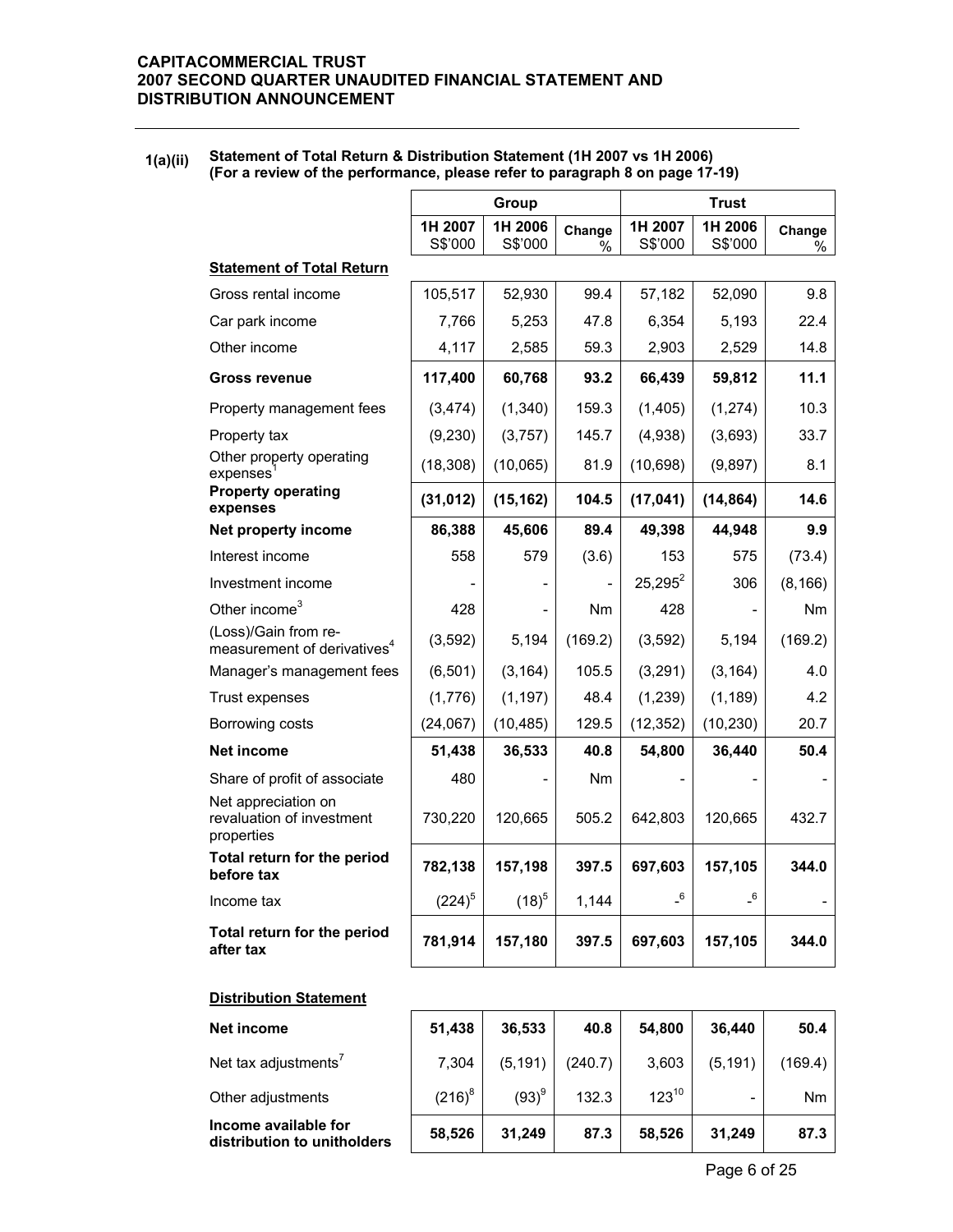#### **Footnotes**

(1) Included as part of the other property operating expenses are the following:

|                                                           |                    | Group              |                | Trust              |                    |             |  |
|-----------------------------------------------------------|--------------------|--------------------|----------------|--------------------|--------------------|-------------|--|
|                                                           | 1H 2007<br>S\$'000 | 1H 2006<br>S\$'000 | Change<br>$\%$ | 1H 2007<br>S\$'000 | 1H 2006<br>S\$'000 | Change<br>% |  |
| Depreciation and amortisation*                            | 175                | 128                | 36.7           | 71                 | 128                | (44.5)      |  |
| Allowance for doubtful debts and<br>bad debts written off | 4                  | -                  | Nm             | 8                  |                    | Nm          |  |

\* Amortisation refers to the amortisation of tenancy works.

- (2) This relates to the interest income from the investment in junior bonds of Aragorn and income distribution from RCS Trust.
- (3) This relates to the net proceeds received from the liquidation of subsidiaries.
- (4) Gain/(Loss) from the re-measurement of fair values of interest rate swaps.
- (5) The income tax provision is based on the relevant tax rates applicable to the subsidiary.
- (6) No income tax provision for the Trust as the distributable income to unitholders is based on 100% of taxable income available for distribution to unitholders.

| (7) Included in the net tax adjustments are the following: |  |
|------------------------------------------------------------|--|
|                                                            |  |

|                                                              |                    | Group              |                | <b>Trust</b>       |                    |             |  |
|--------------------------------------------------------------|--------------------|--------------------|----------------|--------------------|--------------------|-------------|--|
| Non-tax deductible/(chargeable)<br>items:                    | 1H 2007<br>S\$'000 | 1H 2006<br>S\$'000 | Change<br>$\%$ | 1H 2007<br>S\$'000 | 1H 2006<br>S\$'000 | Change<br>% |  |
| Manager's management fee<br>payable in units (for RCS Trust) | 3,211              | ۰                  | Nm             |                    |                    |             |  |
| Trustee's fees                                               | 262                | 135                | 94.1           | 172                | 135                | 27.4        |  |
| Net proceeds from liquidation of<br>subsidiaries             | (428)              |                    | Nm             | (428)              |                    | <b>NM</b>   |  |
| Loss/(Gain) from re-measurement<br>of derivatives            | 3,592              | (5.194)            | (169.2)        | 3,592              | (5, 194)           | (169.2)     |  |
| Temporary differences and other<br>tax adjustments           | 667                | (132)              | (605.3)        | 267                | (132)              | 302.3       |  |
| Net tax adjustments                                          | 7,304              | (5, 191)           | (240.7)        | 3,603              | (5, 191)           | (169.4)     |  |

- (8) This relates to the undistributed profit of the subsidiary and the net undistributed income from QCT, the associate.
- (9) This relates to the undistributed profit of the subsidiary.
- (10) This relates to the distributed income received from QCT, out of the pre-acquisition income.

Nm – not meaningful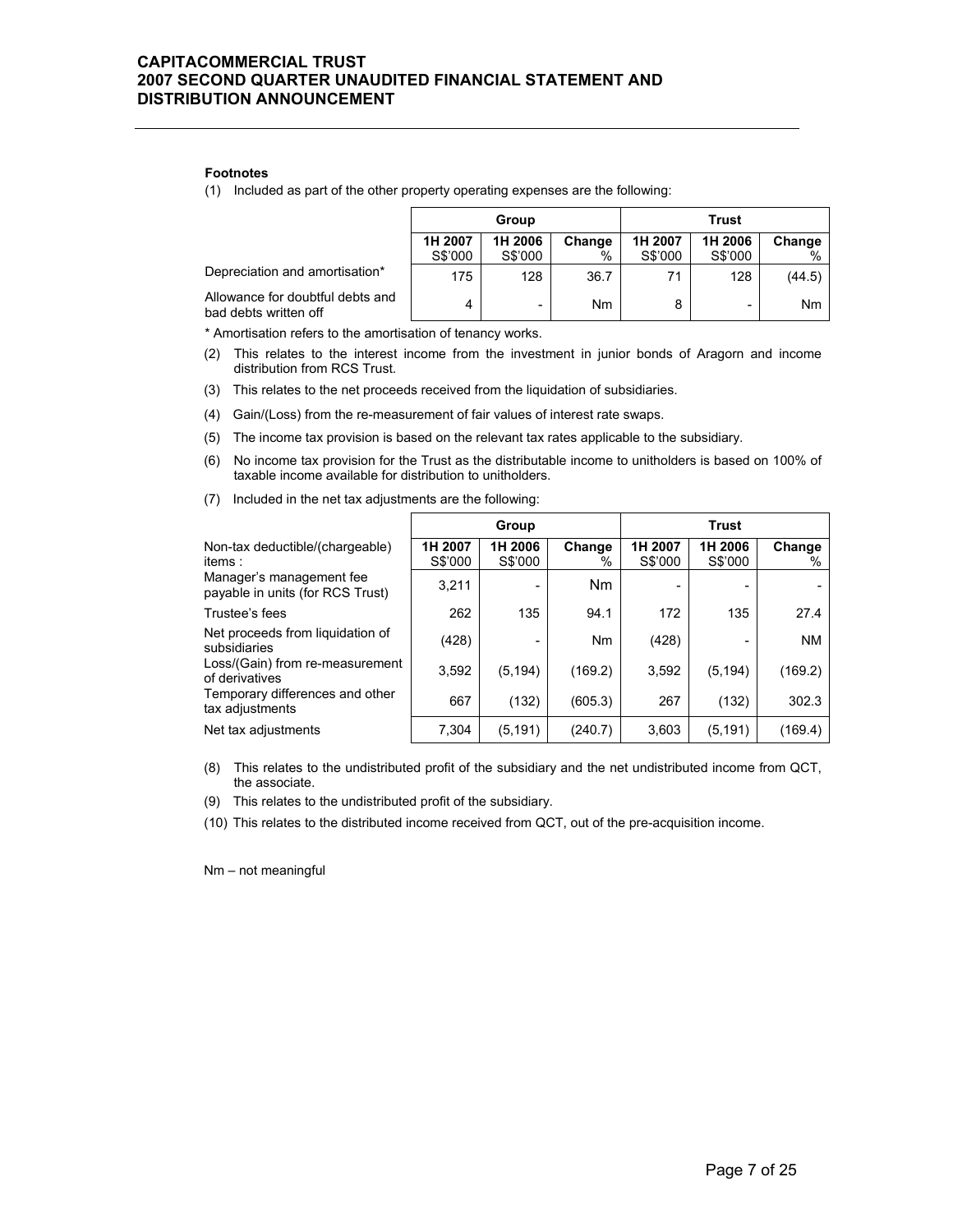#### **Group Constant Constant Constant Constant Constant Constant Constant Constant Constant Constant Constant Const Jun 2007** S\$'000  **Dec 2006** S\$'000 **Change**   $\frac{0}{0}$  **Jun 2007** S\$'000  **Dec 2006** S\$'000 **Change**  %  **Non-current assets**  Plant and equipment  $\begin{vmatrix} 808 & 876 \\ 803 & 1216 \end{vmatrix}$  (7.8) 265 303 (12.5)  $Investment properties$   $4,500,200^1$  3,814,839 18.0 3,053,600<sup>1</sup> 2,404,000 27.0 Investment in subsidiary  $\begin{vmatrix} 1 & 1 & 1 & 1 \\ 1 & 1 & 1 & 1 \\ 0 & 0 & 1 & 1 \end{vmatrix}$  19,698 (100.0)  $Investment in associate^2$  | 29,424 | 28,819 | 2.1 | 28,695 | 28,819 | (0.4) Investment in joint<br>venture<sup>3</sup> venture3 - - - 791,404 788,332 0.4 Other investment<sup>4</sup>  $\begin{array}{|c|c|c|c|c|c|c|c|c|} \hline \text{Other investment}^4 & 2,841 & -& -& \text{Nm} \ \hline \end{array}$ **Total non-current assets 100-2011ent 12.533,273** 3,844,534 17.9 3,876,805 3,241,152 19.6 **Current assets**  Investment in subsidiary5 - - - 19,698 - Nm Investment property held<br>for sale $<sup>5</sup>$ </sup> for sale<sup>5</sup>  $\left[\begin{array}{ccc} 54,895 \\ 54,895 \end{array}\right]$   $\left[\begin{array}{ccc} 1 & 0 & - & - \\ 0 & - & - \end{array}\right]$ Trade and other<br>receivables receivables  $\begin{array}{|c|c|c|c|c|c|c|c|c|} \hline \end{array}$  5,089 5,300 (4.0) 14,346 12,987 10.5 Cash and cash equivalents 1.44,494 44,494 41,923 6.1 12,112 16,322 (25.8) **Total current assets 104,478 47,223 121.2 46,156 29,309 57.5 Total assets 4,637,751 3,891,757 19.2 3,922,961 3,270,461 20.0 Current liabilities**  Trade and other payables | 36,576 | 37,351 | (2.1) | 19,852 | 21,154 | (6.2) Derivative liability<sup>6</sup> | 7,948 | 4,356 | 82.5 | 7,948 | 4,356 | 82.5 Short-term borrowings | 76,000 89,500 (15.1) 76,000 89,500 (15.1) Provision for taxation  $\begin{array}{|c|c|c|c|c|c|c|c|c|} \hline \end{array}$  792  $\begin{array}{|c|c|c|c|c|c|c|c|} \hline \end{array}$  712  $\begin{array}{|c|c|c|c|c|c|c|c|c|} \hline \end{array}$  666 666 **Total current liabilities | 121,316 | 131,919 | (8.0) | 104,466 | 115,676 | (9.7) Non-current liabilities**  Long-term borrowings | 1,128,441 | 1,126,537 | 0.2 | 580,042 | 580,042 Other non-current Unici inchi carrein 25,433 | 20,016 | 27.1 | 12,069 | 11,709 | 3.1 Deferred tax liabilities 1,069 871 22.7 - - - **Total non-current liabilities 1,154,943** 1,147,424 **0.7 592,111 591,751 0.1 Total liabilities** 1,276,259 | 1,279,343 | (0.2) | 696,577 | 707,427 | (1.5) **Net assets 3,361,492 2,612,414 28.7 3,226,384 2,563,034 25.9**  Represented by: **Unitholders' funds 3,361,492 2,612,414 28.7 3,226,384 2,563,034 25.9**

#### **1(b)(i) Balance Sheet as at 30 June 2007 vs 31 December 2006**

Page 8 of 25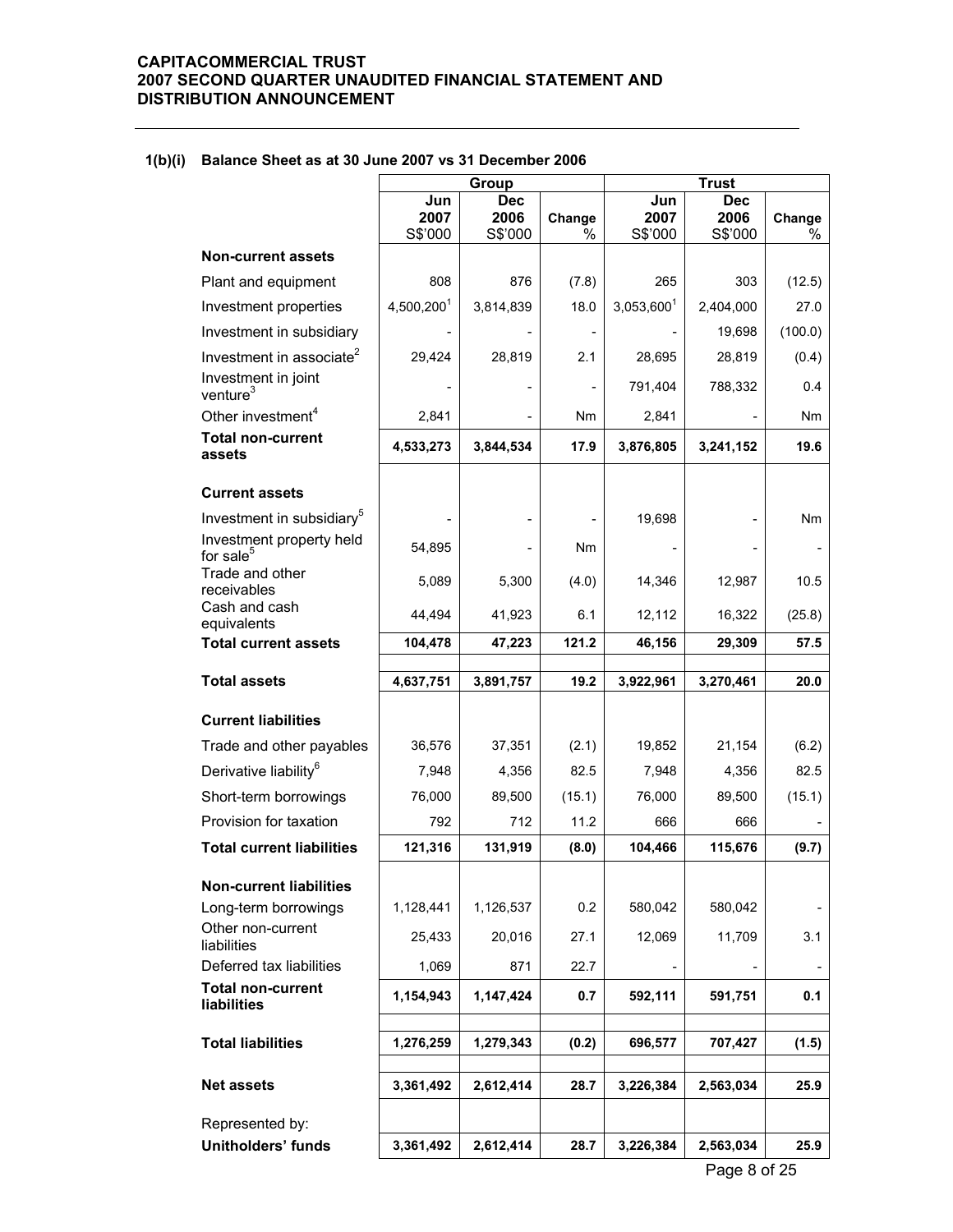#### **Footnotes**

- (1) The increase is primarily due to increase in property values based on the independent market valuations of the properties.
- (2) This relates to the 30% investment in QCT.
- (3) This relates to the 60% joint venture interest in RCS Trust.
- (4) This relates to the investment in MCDF.
- (5) This relates to the 100% investment in junior bonds of Aragorn which is expected to be redeemed upon the completion of sale of Wisma Technip by fourth quarter 2007.
- (6) This relates to the fair value of the interest rate swaps.

#### **1(b)(ii) Aggregate amount of borrowings and debt securities**

|                                                                                                              |                        | Group                   |             |                        | <b>Trust</b>            |             |
|--------------------------------------------------------------------------------------------------------------|------------------------|-------------------------|-------------|------------------------|-------------------------|-------------|
|                                                                                                              | Jun<br>2007<br>S\$'000 | Dec.<br>2006<br>S\$'000 | Change<br>% | Jun<br>2007<br>S\$'000 | Dec.<br>2006<br>S\$'000 | Change<br>% |
| <b>Secured borrowing</b>                                                                                     |                        |                         |             |                        |                         |             |
| Amount repayable after one<br>year                                                                           | 1,131,131              | 1,129,531               | 0.1         | 580,042                | 580,042                 |             |
| Less: Fees and expenses<br>incurred for debt raising<br>exercise amortised over the<br>tenor of secured loan | (2,690)                | (2,994)                 | (10.2)      |                        |                         |             |
|                                                                                                              | 1,128,441              | 1,126,537               | 0.2         | 580.042                | 580.042                 |             |
|                                                                                                              |                        |                         |             |                        |                         |             |
| <b>Unsecured borrowing</b>                                                                                   |                        |                         |             |                        |                         |             |
| Amount repayable in one year<br>or less, or on demand                                                        | 76,000                 | 89,500                  | (15.1)      | 76,000                 | 89,500                  | (15.1)      |
|                                                                                                              | 1,204,441              | 1,216,037               | (1.0)       | 656,042                | 669,542                 | (2.0)       |

#### **Details of any collaterals**

As security for the secured long term borrowings of S\$580.0 million, CCT has granted in favour of the lender the following:

- (i) a mortgage over the Initial Investment Properties<sup>1</sup>;
- (ii) an assignment of the insurance policies relating to the Initial Investment Properties;
- (iii) an assignment of all the rights, interest and title of CCT in relation to each of the Share Sale and Purchase Agreements and Property Sale and Purchase Agreements;
- (iv) an assignment of the agreements relating to the management of the Initial Investment Properties;
- (v) an assignment and charge of the rental proceeds and tenancy agreements of units in the Initial Investment Properties; and
- (vi) a fixed and floating charge over certain assets of CCT relating to the Initial Investment Properties.

#### **Footnote**

(1) Initial Investment Properties refer to Capital Tower, 6 Battery Road, Starhub Centre, Robinson Point, Bugis Village, Golden Shoe Car Park and Market Street Car Park.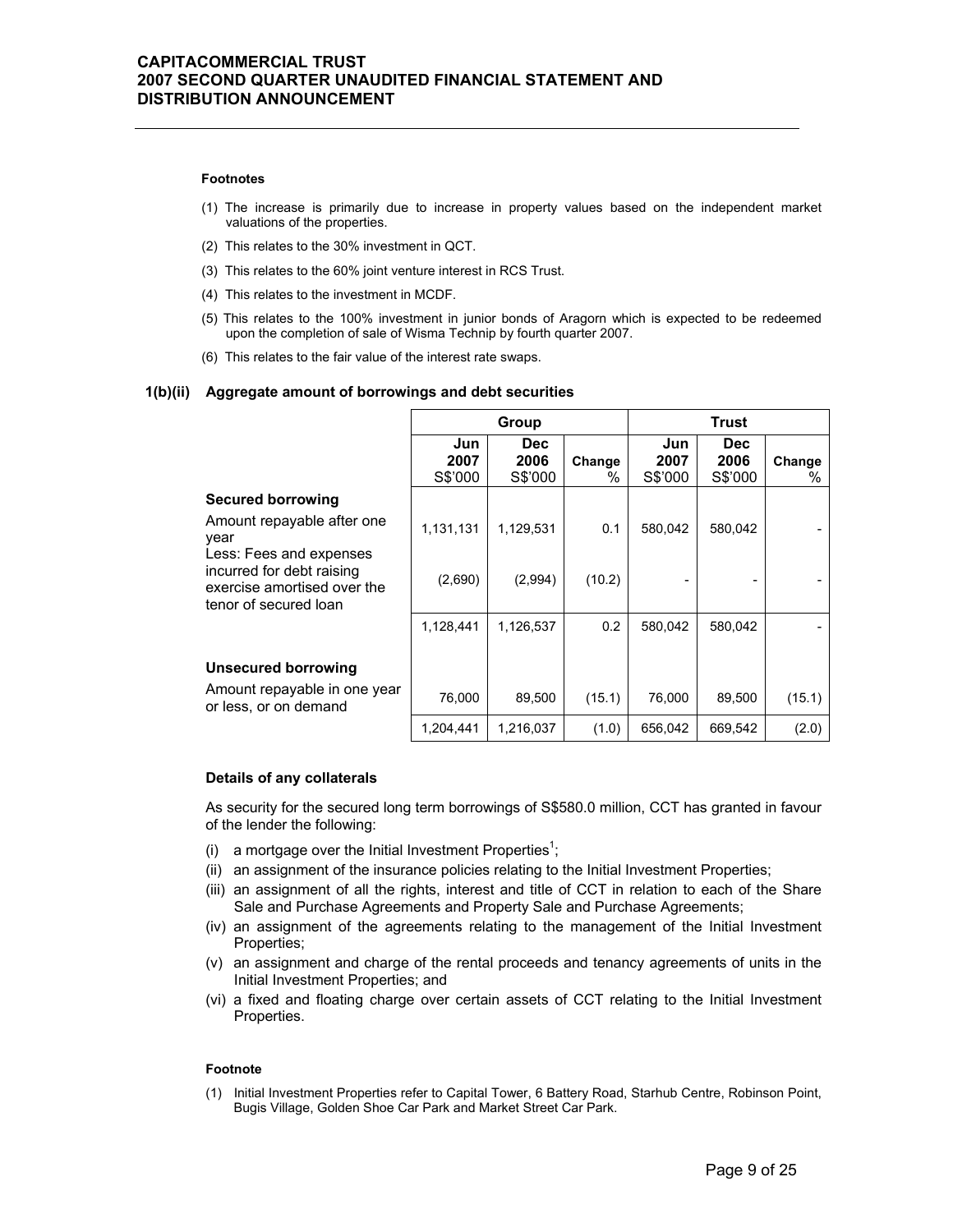As security for the secured long term borrowings of S\$866.0 million (CCT's 60% interest is S\$519.6 million), RCS Trust has granted in favour of the lender the following:

- (i) a mortgage over Raffles City which comprises Raffles City Tower, Raffles City Shopping Centre, Swissotel The Stamford, Raffles The Plaza and the Raffles City Convention Centre;
- (ii) an assignment of the insurance policies relating to Raffles City;
- (iii) an assignment of the agreements relating to the management of Raffles City;
- (iv) an assignment and charge of the rental proceeds and tenancy agreements of units in Raffles city; and
- (v) a fixed and floating charge over certain assets of RCS Trust relating to Raffles City.

As security for the secured long term borrowings of RM70.0 million (approximately S\$31.5 million), Aragorn has granted in favour of the lender the following:

- (i) a fixed legal charge over Wisma Technip;
- (ii) debenture over all assets of Aragorn;
- (iii) charge/assignment of the bank accounts; and
- (iv) an assignment over the rights, title interest and benefits in the tenancy agreements and existing contracts, warranties and guarantees pertaining to Wisma Technip.

As security for the short term borrowings of S\$76.0 million, CCT has granted in favour of the lender the legal assignment of the rental lease agreement of HSBC Building.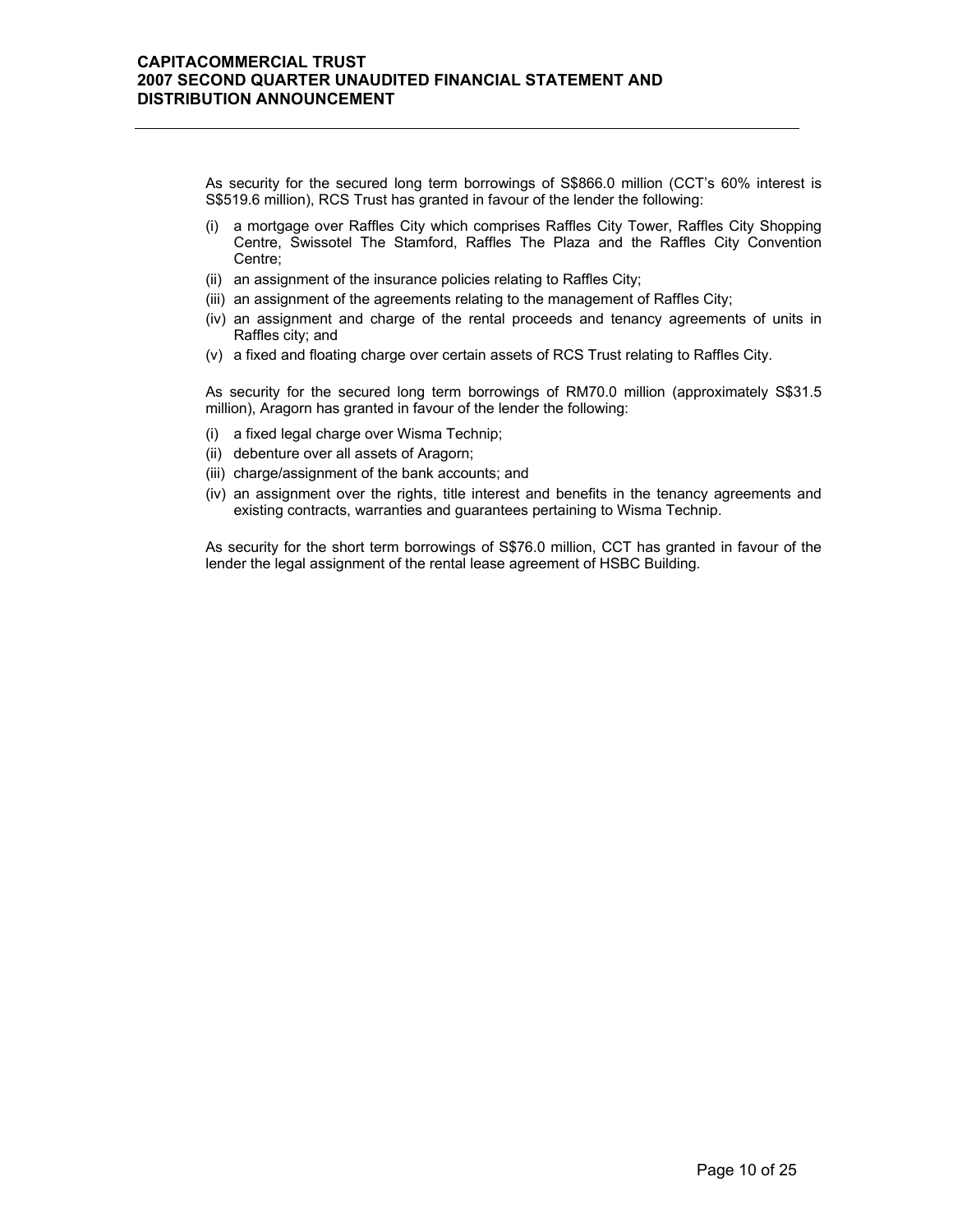### **1(c)(i) Cash flow statement (2Q 2007 vs 2Q 2006)**

|                                                              |                    | Group              |  |
|--------------------------------------------------------------|--------------------|--------------------|--|
|                                                              | 2Q 2007<br>S\$'000 | 2Q 2006<br>S\$'000 |  |
| <b>Operating activities</b>                                  |                    |                    |  |
| Total return for the period before tax                       | 758,677            | 138,837            |  |
| <b>Adjustments for</b>                                       |                    |                    |  |
| Allowance for doubtful receivable                            | 4                  |                    |  |
| Amortisation of rent incentives                              | 103                | 181                |  |
| Amortisation of tenancy works                                |                    | 29                 |  |
| Borrowing costs                                              | 12,322             | 5,968              |  |
| Depreciation of plant and equipment                          | 88                 | 39                 |  |
| Foreign exchange difference                                  | 1,688              | (120)              |  |
| Gain on disposal of assets                                   |                    | (5)                |  |
| Interest income                                              | (239)              | (217)              |  |
| Loss/(Gain) on re-measurement of financial                   | (891)              | (2,268)            |  |
| derivatives<br>Net appreciation on revaluation of investment |                    |                    |  |
| properties                                                   | (730, 220)         | (120, 665)         |  |
| Manager's management fees payable in units                   | 1,652              |                    |  |
| Share of profit of associate                                 | (480)              |                    |  |
| Operating income before working capital<br>changes           | 42,704             | 21,779             |  |
| Changes in working capital                                   |                    |                    |  |
| Trade and other receivables                                  | 76                 | (577)              |  |
| Trade and other payables                                     | (500)              | 1,405              |  |
| Security deposits                                            | 5,660              | 2,059              |  |
| Cash generated from operations activities                    | 47,940             | 24,666             |  |
| <b>Investing activities</b>                                  |                    |                    |  |
| Capital expenditure on investment properties                 | (7,008)            | (55, 189)          |  |
| <b>Investment in MCDF</b>                                    | (2,841)            |                    |  |
| Interest received                                            | 242                | 215                |  |
| Purchase of plant and equipment                              | (92)               | (100)              |  |
| Cash flows from investing activities                         | (9,699)            | (55,074)           |  |
| <b>Financing activities</b>                                  |                    |                    |  |
| Borrowing costs paid                                         | (13,968)           | (5, 527)           |  |
| Issue expenses                                               | (4)                |                    |  |
| Proceeds from/(Repayment of) interest bearing<br>borrowings  | (18,500)           | 30,456             |  |
| Cash flows from financing activities                         | (32, 472)          | 24,929             |  |
| Increase/(Decrease) in cash and cash equivalents             | 5,769              | (5, 479)           |  |
| Cash and cash equivalents at beginning of period             | 38,725             | 43,508             |  |
| Cash and cash equivalents at end of period                   | 44,494             | 38,029             |  |
|                                                              |                    |                    |  |

 $\overline{\phantom{0}}$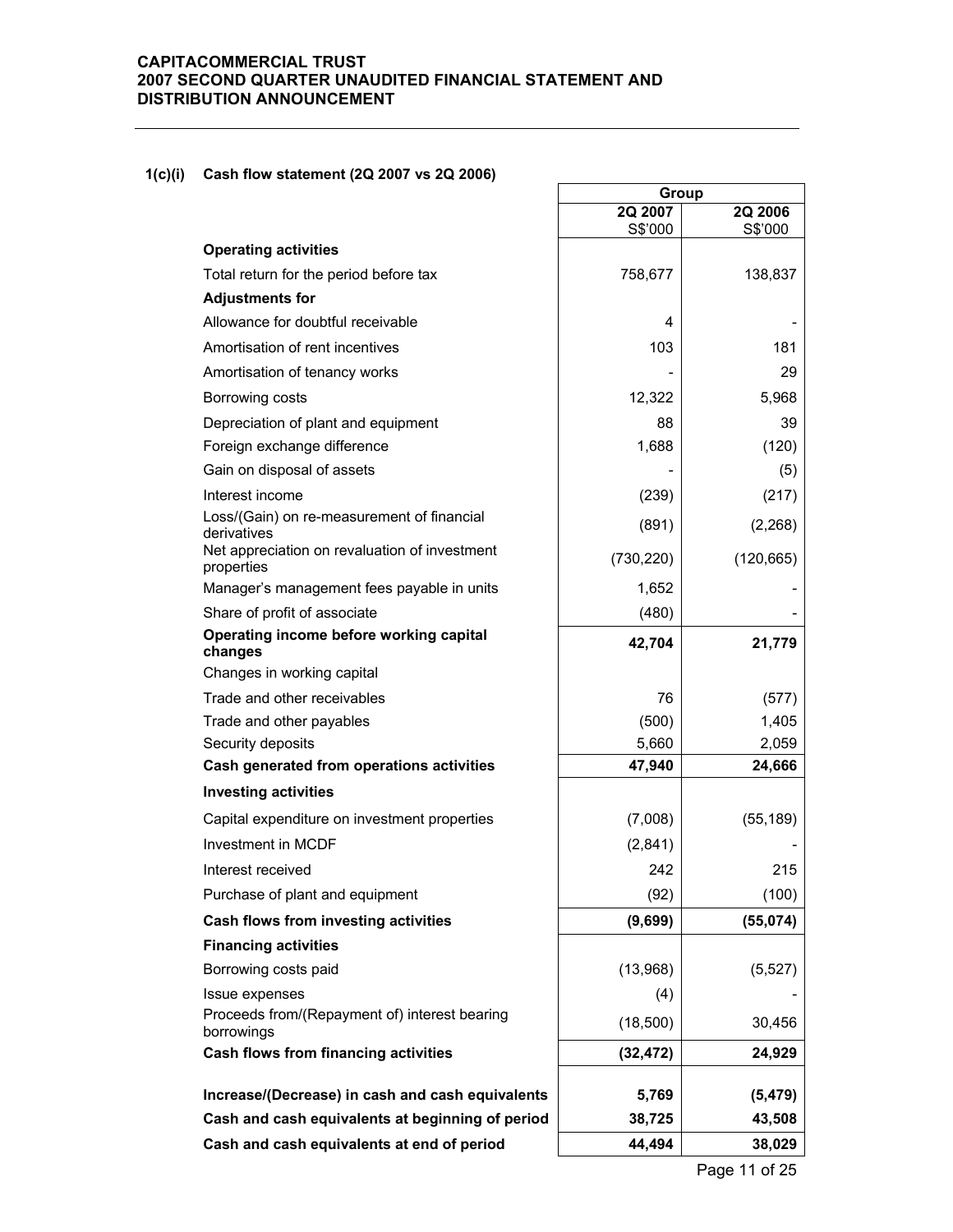### **1(c)(ii) Cash flow statement (1H 2007 vs 1H 2006)**

|                                                             | Group              |                    |
|-------------------------------------------------------------|--------------------|--------------------|
|                                                             | 1H 2007<br>S\$'000 | 1H 2006<br>S\$'000 |
| <b>Operating activities</b>                                 |                    |                    |
| Total return for the period before tax                      | 782,138            | 157,198            |
| <b>Adjustments for</b>                                      |                    |                    |
| Allowance for doubtful receivable                           | 4                  |                    |
| Amortisation of rent incentives                             | 258                | 362                |
| Amortisation of tenancy works                               |                    | 58                 |
| Borrowing costs                                             | 24,067             | 10,485             |
| Depreciation of plant and equipment                         | 175                | 71                 |
| Foreign exchange difference                                 | 2,833              | (120)              |
| Gain on disposal of assets                                  |                    | (5)                |
| Interest income                                             | (558)              | (579)              |
| Loss/(Gain) on re-measurement of financial<br>derivatives   | 3,592              | (5, 194)           |
| Manager's management fees payable in units                  | 3,211              |                    |
| Net appreciation on revaluation of investment<br>properties | (730, 220)         | (120, 665)         |
| Share of profit of associate                                | (480)              |                    |
| Operating income before working capital<br>changes          | 85,020             | 41,611             |
| Changes in working capital                                  |                    |                    |
| Trade and other receivables                                 | (28)               | (1,077)            |
| Trade and other payables                                    | (777)              | 1,116              |
| Security deposits                                           | 6,346              | 1,825              |
| Cash generated from operations activities                   | 90,561             | 43,475             |
| <b>Investing activities</b>                                 |                    |                    |
| Capital expenditure on investment properties                | (10,036)           | (58, 670)          |
| Investment in MCDF                                          | (2,841)            |                    |
| Interest received                                           | 535                | 577                |
| Distribution received from associate                        | 123                |                    |
| Purchase of plant and equipment                             | (107)              | (100)              |
| Cash flows from investing activities                        | (12, 326)          | (58, 193)          |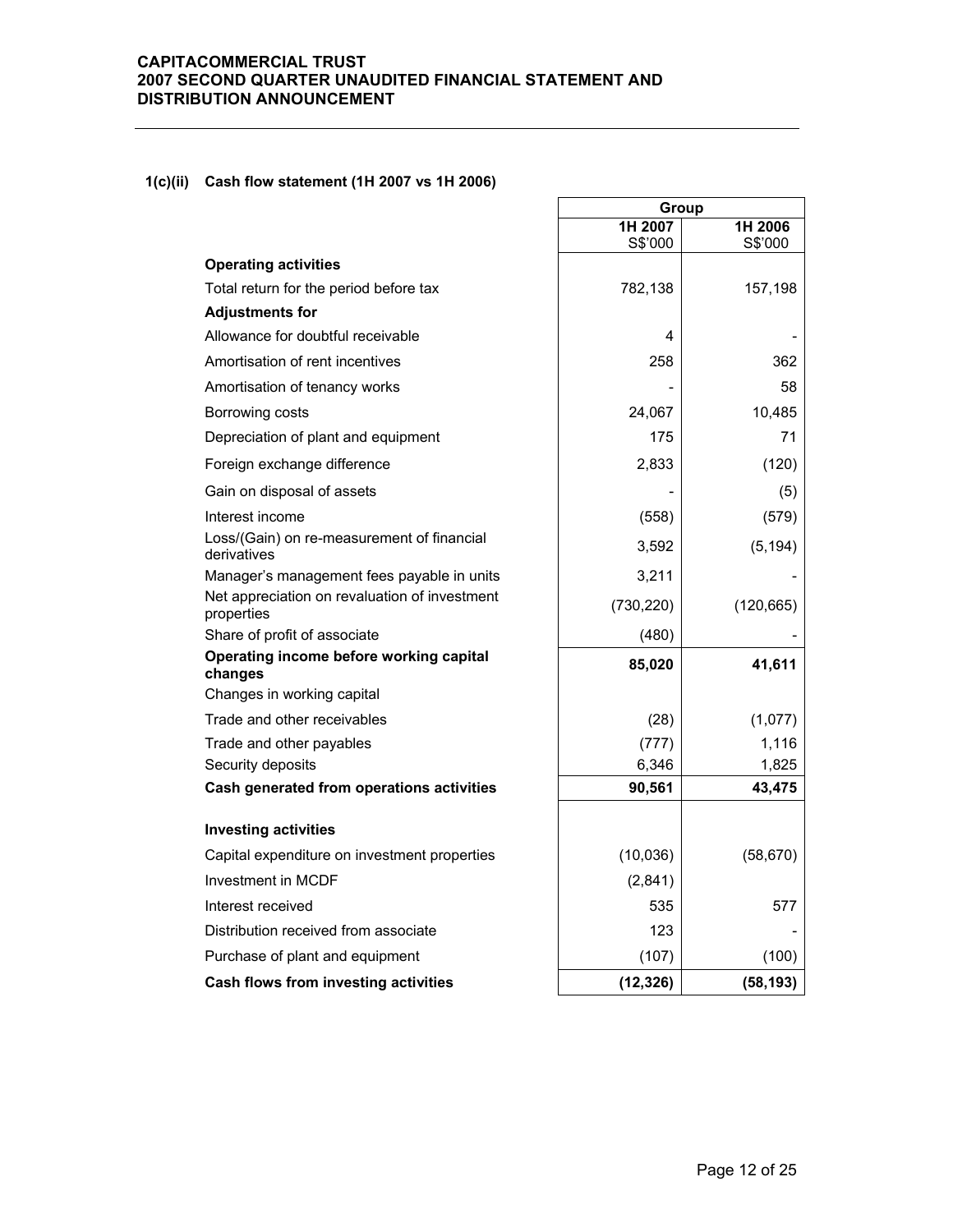### **1(c)(ii) Cash flow statement (1H 2007 vs 1H 2006)**

|                                                             | Group              |                    |  |
|-------------------------------------------------------------|--------------------|--------------------|--|
|                                                             | 1H 2007<br>S\$'000 | 1H 2006<br>S\$'000 |  |
| <b>Financing activities</b>                                 |                    |                    |  |
| Borrowing costs paid                                        | (24, 551)          | (9,909)            |  |
| Distribution to unitholders                                 | (37, 325)          | (31, 997)          |  |
| <b>Issue expenses</b>                                       | (288)              |                    |  |
| Proceeds from/(Repayment of) interest bearing<br>borrowings | (13,500)           | 30.456             |  |
| Cash flows from financing activities                        | (75, 664)          | (11, 450)          |  |
| Increase/(Decrease) in cash and cash equivalents            | 2,571              | (26, 168)          |  |
| Cash and cash equivalents at beginning of period            | 41,923             | 64,197             |  |
| Cash and cash equivalents at end of period                  | 44,494             | 38,029             |  |
|                                                             |                    |                    |  |

 $\overline{a}$ 

**1(d)(i) Statement of changes in unitholders' funds (2Q 2007 vs 2Q 2006)**

|                                                                                                | Group              |                    | <b>Trust</b>       |                    |
|------------------------------------------------------------------------------------------------|--------------------|--------------------|--------------------|--------------------|
|                                                                                                | 2Q 2007<br>S\$'000 | 2Q 2006<br>S\$'000 | 2Q 2007<br>S\$'000 | 2Q 2006<br>S\$'000 |
| Balance as at beginning of<br>period                                                           | 2,600,500          | 1,442,710          | 2,552,323          | 1,442,710          |
| <b>Operations</b><br>Net increase in net assets<br>resulting from operations                   | 758,485            | 138,819            | 672,502            | 138,744            |
| Unitholders' transactions                                                                      |                    |                    |                    |                    |
| Creation of new units:                                                                         |                    |                    |                    |                    |
| - Manager's management fee                                                                     | 1,559              |                    | 1,559              |                    |
| Net increase/(decrease) in<br>net assets resulting from<br>unitholders' transactions           | 1,559              |                    | 1,559              |                    |
| <b>Movement in translation</b><br>reserve                                                      |                    |                    |                    |                    |
| Share of reserves of associates                                                                | (472)              |                    |                    |                    |
| <b>Translation reserve</b>                                                                     | 1,420              | (120)              |                    |                    |
| Net increase/(decrease) in<br>net assets resulting from<br>movement in translation<br>reserves | 948                | (120)              |                    |                    |
| Total increase/(decrease) in<br>net assets                                                     | 760,992            | 138,699            | 674,061            | 138,744            |
| Balance as at end of period                                                                    | 3,361,492          | 1,581,409          | 3,226,384          | 1,581,454          |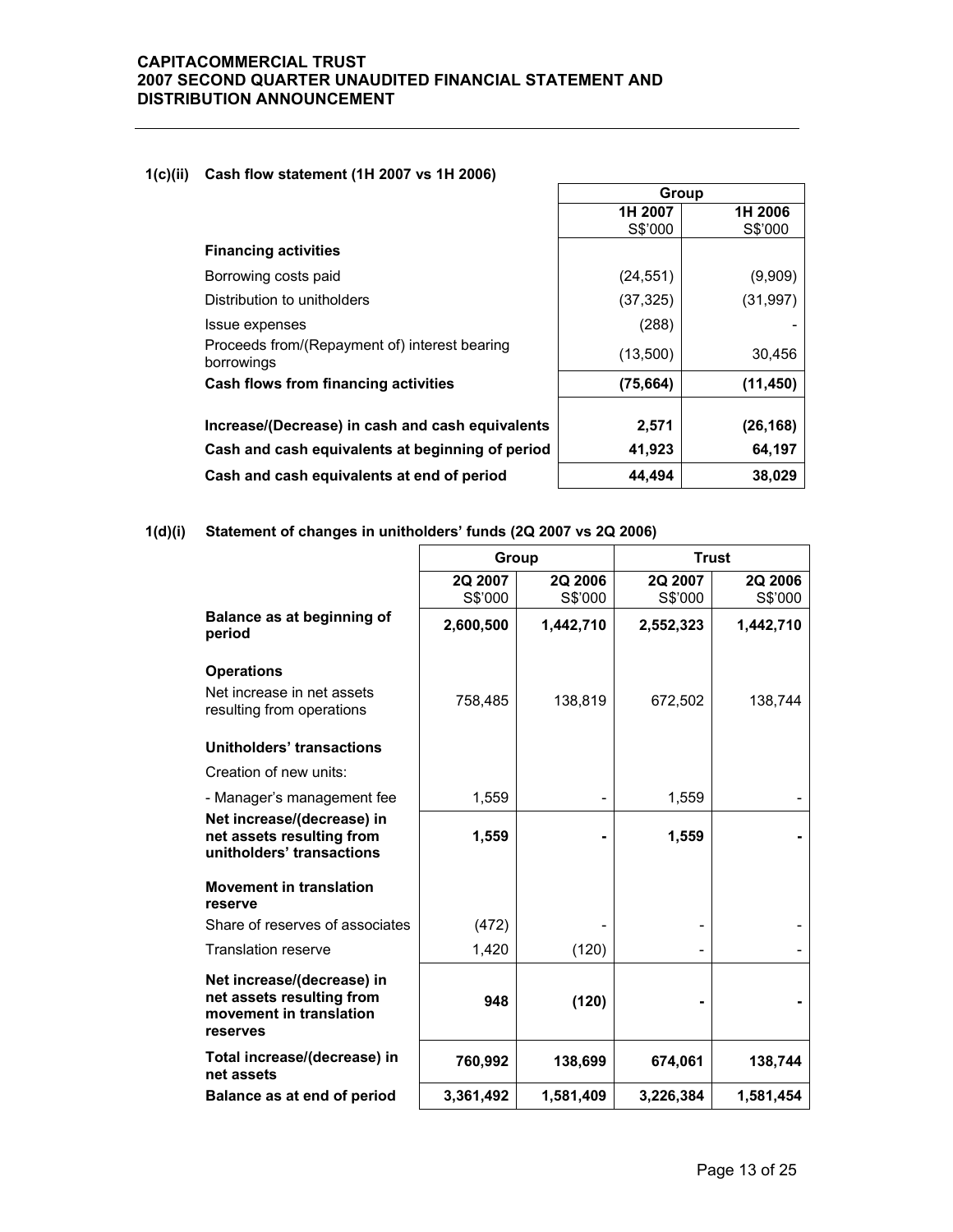|                                                                                                | Group              |                    | <b>Trust</b>       |                    |
|------------------------------------------------------------------------------------------------|--------------------|--------------------|--------------------|--------------------|
|                                                                                                | 1H 2007<br>S\$'000 | 1H 2006<br>S\$'000 | 1H 2007<br>S\$'000 | 1H 2006<br>S\$'000 |
| Balance as at beginning of<br>period                                                           | 2,612,414          | 1,456,346          | 2,563,034          | 1,456,346          |
| <b>Operations</b>                                                                              |                    |                    |                    |                    |
| Net increase in net assets<br>resulting from operations                                        | 781,914            | 157,180            | 697,603            | 157,105            |
| Unitholders' transactions                                                                      |                    |                    |                    |                    |
| Creation of new units:                                                                         |                    |                    |                    |                    |
| - Manager's management fee                                                                     | 3,072              |                    | 3,072              |                    |
| Distribution to unitholders                                                                    | (37, 325)          | (31, 997)          | (37, 325)          | (31, 997)          |
| Net increase/(decrease) in<br>net assets resulting from<br>unitholders' transactions           | (34, 253)          | (31, 997)          | (34, 253)          | (31, 997)          |
| <b>Movement in translation</b><br>reserve                                                      |                    |                    |                    |                    |
| Share of reserves of associates                                                                | (472)              |                    |                    |                    |
| <b>Translation reserve</b>                                                                     | 1,889              | (120)              |                    |                    |
| Net increase/(decrease) in<br>net assets resulting from<br>movement in translation<br>reserves | 1,417              | (120)              |                    |                    |
| Total increase/(decrease) in<br>net assets                                                     | 749,078            | 125,063            | 663,350            | 125,108            |
| Balance as at end of period                                                                    | 3,361,492          | 1,581,409          | 3,226,384          | 1,581,454          |

### **1(d)(ii) Statement of changes in unitholders' funds (1H 2007 vs 1H 2006)**

**1(e)(i) Details of any change in the units (2Q 2007 vs 2Q 2006)**

|                                                                                                                                                  | Trust            |                         |  |
|--------------------------------------------------------------------------------------------------------------------------------------------------|------------------|-------------------------|--|
|                                                                                                                                                  | 2Q 2007<br>Units | <b>2Q 2006</b><br>Units |  |
| Balance as at beginning of period                                                                                                                | 1,383,002,504    | 896,270,700             |  |
| Issue of new units:<br>- in settlement of the manager's management fee in<br>relation to CCT's 60% interest in Raffles City<br>through RCS Trust | 553.244          |                         |  |
| Balance as at end of period                                                                                                                      | 1,383,555,748    | 896,270,700             |  |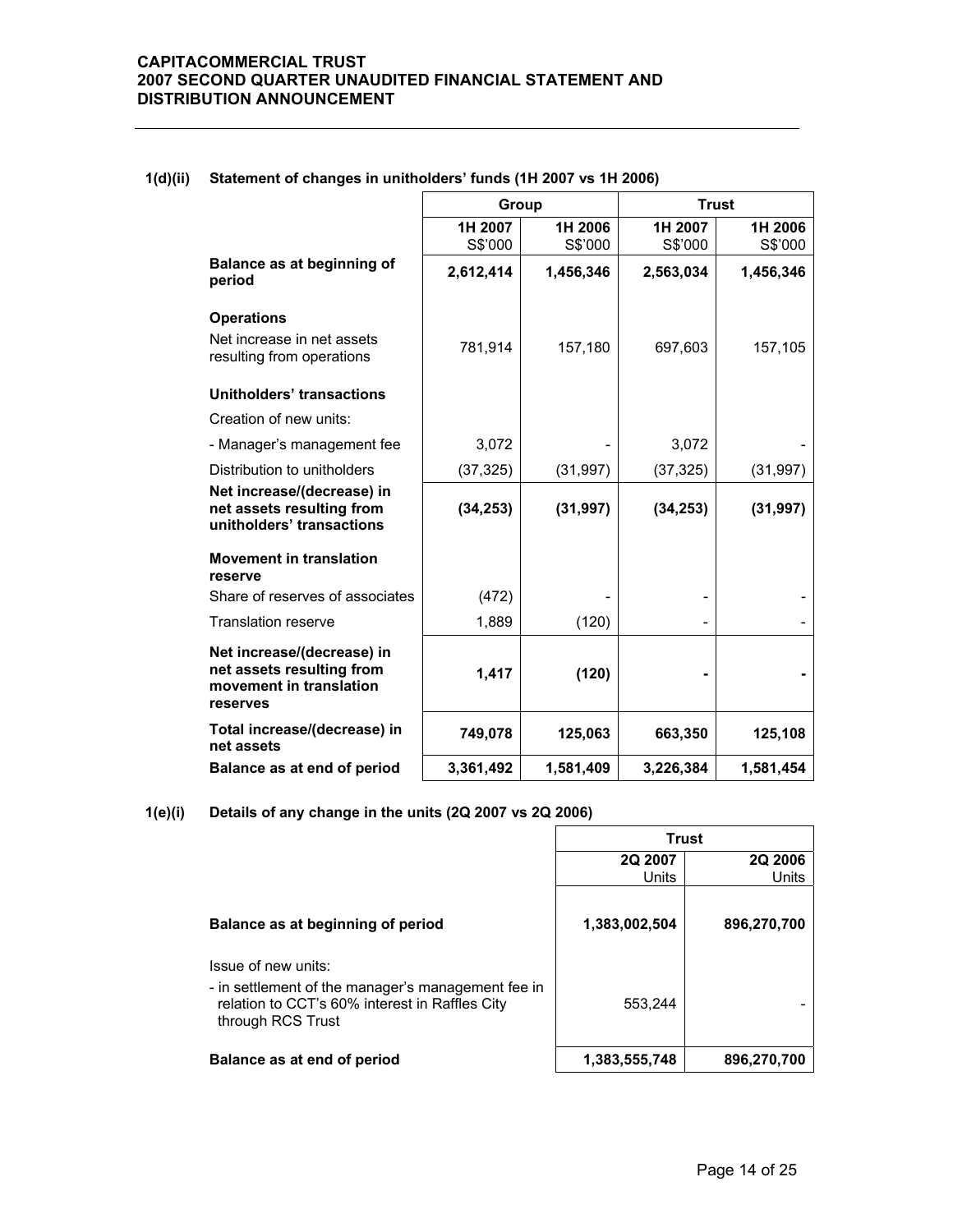#### **1(e)(ii) Details of any change in the units (1H 2007 vs 1H 2006)**

|                                                                                                                                                  | <b>Trust</b>  |             |  |
|--------------------------------------------------------------------------------------------------------------------------------------------------|---------------|-------------|--|
|                                                                                                                                                  | 1H 2007       | 1H 2006     |  |
|                                                                                                                                                  | Units         | Units       |  |
| Balance as at beginning of period                                                                                                                | 1,382,389,511 | 896,270,700 |  |
| Issue of new units:<br>- in settlement of the manager's management fee in<br>relation to CCT's 60% interest in Raffles City<br>through RCS Trust | 1,166,237     |             |  |
| Balance as at end of period                                                                                                                      | 1,383,555,748 | 896,270,700 |  |

**2 Whether the figures have been audited, or reviewed and in accordance with which standard (eg. The Singapore Standard on Auditing 910 (Engagement to Review Financial Statements), or an equivalent standard)** 

The figures have not been audited nor reviewed by our auditors.

**3 Where the figures have been audited or reviewed, the auditor's report (including any qualifications or emphasis of matter)** 

Not applicable.

**4 Whether the same accounting policies and methods of computation as in the issuer's most recent audited annual financial statements have been complied** 

The accounting policies and methods of computation applied in the financial statements for the current reporting period are consistent with the audited financial statements for the year ended 31 December 2006 except as noted in item 5 below.

**5 If there are any changes in the accounting policies and methods of computation, including any required by an accounting standard, what has changed, as well as the reasons for, and the effect of, the change** 

 With the introduction of FRS 40: Investment Property with effect from 2007, Earnings per Unit are computed based on Total Return for the Period after Tax. Prior to this, Earnings per Unit were computed based on Net Income after Tax.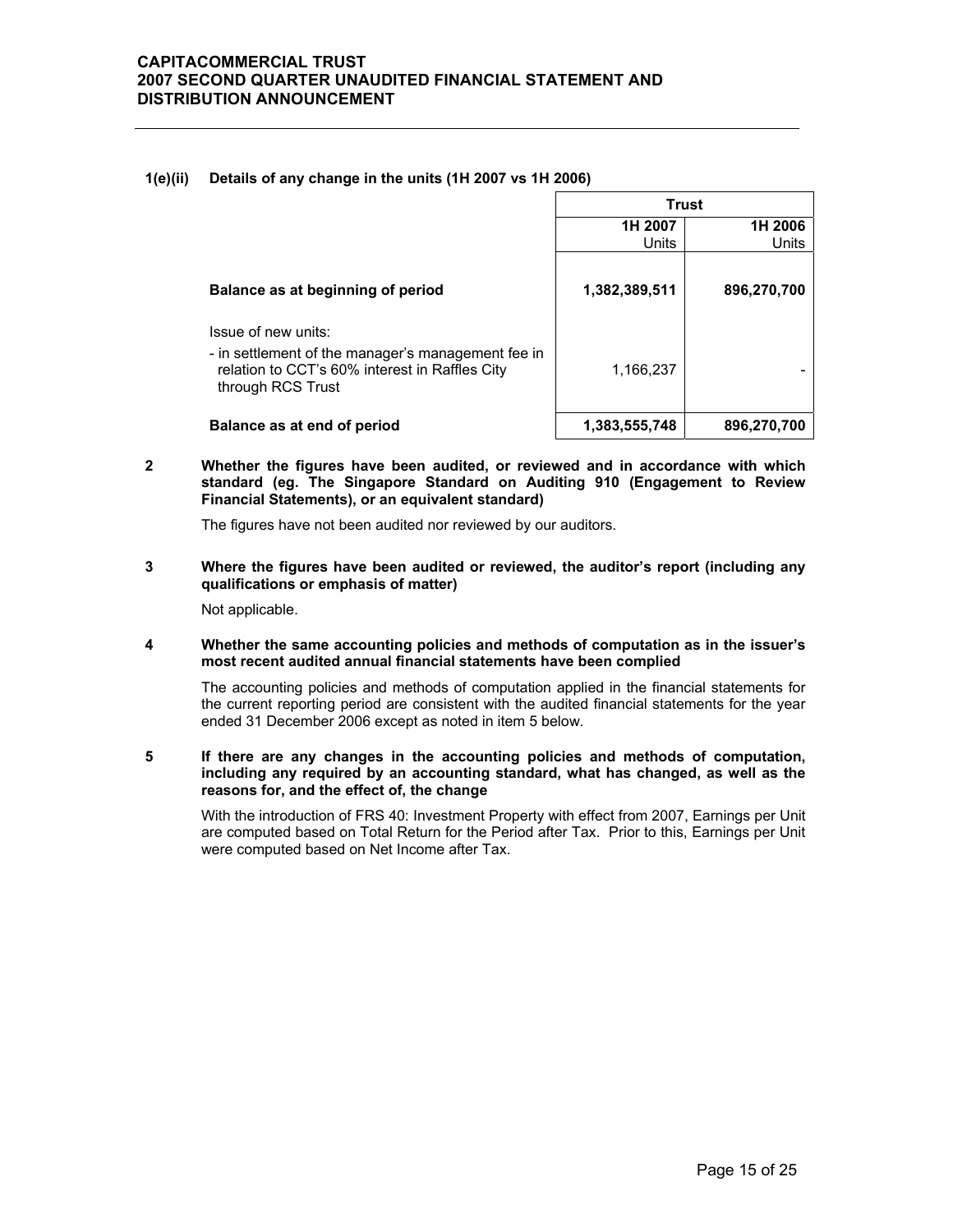### **6 Earnings per unit ("EPU") and distribution per unit ("DPU") for the financial period**

#### **Earnings per unit**

In computing the EPU, the weighted average number of units for the period is used for the computation. Comparative EPU have been restated to be consistent with current period's presentation.

|                                                       | Group         |                | <b>Trust</b>  |                |
|-------------------------------------------------------|---------------|----------------|---------------|----------------|
|                                                       | 2Q 2007       | <b>2Q 2006</b> | 2Q 2007       | <b>2Q 2006</b> |
| Weighted average<br>number of units for the<br>period | 1,383,367,280 | 896,270,700    | 1,383,367,280 | 896.270.700    |
| Earnings per unit<br>(EPU)<br>Based on the weighted   |               |                |               |                |
| average number of<br>units for the period             | 54.83 $\phi$  | 15.49c         | 48.61¢        | 15.48c         |
| Based on fully diluted<br>basis                       | 54.83¢        | 15.49¢         | 48.61c        | 15.48c         |

|                                                       | Group               |              | <b>Trust</b>  |             |
|-------------------------------------------------------|---------------------|--------------|---------------|-------------|
|                                                       | 1H 2007             | 1H 2006      | 1H 2007       | 1H 2006     |
| Weighted average<br>number of units for the<br>period | 1,383,063,979       | 896,270,700  | 1,383,063,979 | 896.270.700 |
| Earnings per unit<br>(EPU)<br>Based on the weighted   |                     |              |               |             |
| average number of<br>units for the period             | 56.53 $\phi$        | 17.54c       | 50.44 $\phi$  | 17.53c      |
| Based on fully diluted<br>basis                       | 56.53 $\mathcal{L}$ | 17.54 $\phi$ | 50.44 $\phi$  | 17.53c      |

The diluted EPU is the same as the basic EPU as there are no significant dilutive instruments in issue during the period.

#### **Distribution per unit**

In computing the DPU, the number of units as at the end of each period is used for the computation. The DPU for the Group and Trust are the same.

|                                                                 | 2Q 2007       | <b>2Q 2006</b> | 1H 2007           | 1H 2006           |
|-----------------------------------------------------------------|---------------|----------------|-------------------|-------------------|
| Number of units in<br>issue as at end of<br>period              | 1,383,555,748 | 896,270,700    | 1,383,555,748     | 896,270,700       |
| <b>Distribution per unit</b><br>(DPU)                           |               |                |                   |                   |
| Based on the number<br>of units in issue as at<br>end of period | 2.12¢         | 1.77¢          | 4.23 <sub>¢</sub> | 3.49 <sub>¢</sub> |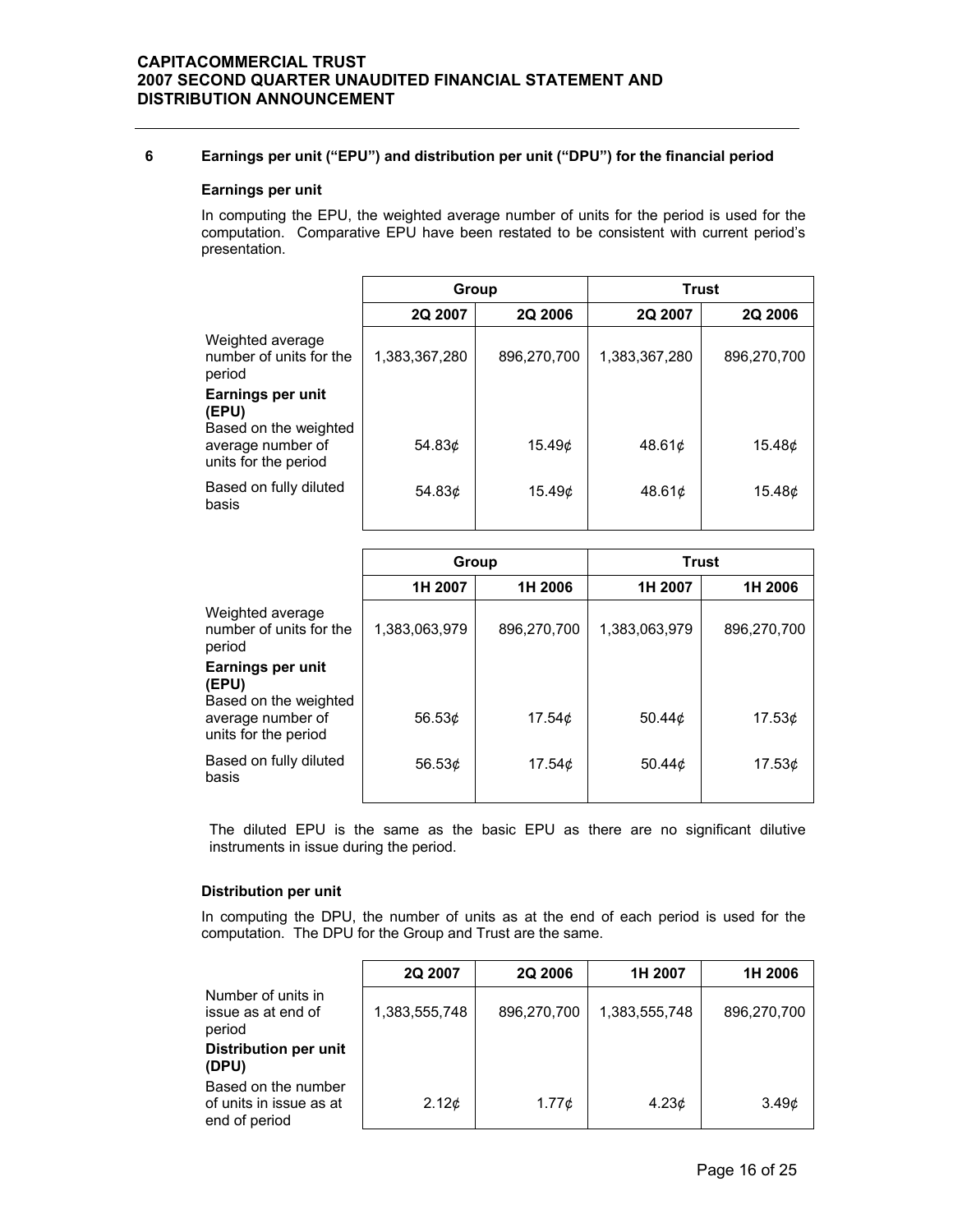#### **7 Net asset value ("NAV") backing per unit based on issued units at the end of the period**

|                                                                                 | Group                            |         | <b>Trust</b>   |                |
|---------------------------------------------------------------------------------|----------------------------------|---------|----------------|----------------|
|                                                                                 | 31 Dec<br>30 Jun<br>2007<br>2006 |         | 30 Jun<br>2007 | 31 Dec<br>2006 |
| NAV per unit                                                                    | S\$2.43                          | S\$1.89 | S\$2.33        | S\$1.85        |
| Adjusted NAV per unit<br>(excluding the distributable<br>income to unitholders) | S\$2.39                          | S\$1.86 | S\$2.29        | S\$1.83        |

# **8 Review of the performance**

|                                                                | Group              |                    |                    |                    |
|----------------------------------------------------------------|--------------------|--------------------|--------------------|--------------------|
|                                                                | 2Q 2007<br>S\$'000 | 2Q 2006<br>S\$'000 | 1H 2007<br>S\$'000 | 1H 2006<br>S\$'000 |
| <b>Statement of Total Return</b>                               |                    |                    |                    |                    |
| Gross revenue                                                  | 59,436             | 31,102             | 117,400            | 60,768             |
| Property operating expenses                                    | (15,981)           | (7, 323)           | (31, 012)          | (15, 162)          |
| Net property income                                            | 43,455             | 23,779             | 86,388             | 45,606             |
| Interest income                                                | 239                | 217                | 558                | 579                |
| Other income                                                   |                    |                    | 428                |                    |
| (Loss)/Gain from re-<br>measurement of derivatives             | 891                | 2,268              | (3, 592)           | 5,194              |
| Manager's management fees                                      | (3, 351)           | (1,592)            | (6, 501)           | (3, 164)           |
| Trust expense                                                  | (935)              | (532)              | (1,776)            | (1, 197)           |
| Borrowing costs                                                | (12, 322)          | (5,968)            | (24,067)           | (10, 485)          |
| Net income                                                     | 27,977             | 18,172             | 51,438             | 36,533             |
| Share of profit of associate                                   | 480                |                    | 480                |                    |
| Net appreciation on<br>revaluation of investment<br>properties | 730,220            | 120,665            | 730,220            | 120,665            |
| Total return for the period<br>before income tax               | 758,677            | 138,837            | 782,138            | 157,198            |
| Income tax                                                     | (192)              | (18)               | (224)              | (18)               |
| Total return for the period<br>after income tax                | 758,485            | 138,819            | 781,914            | 157,180            |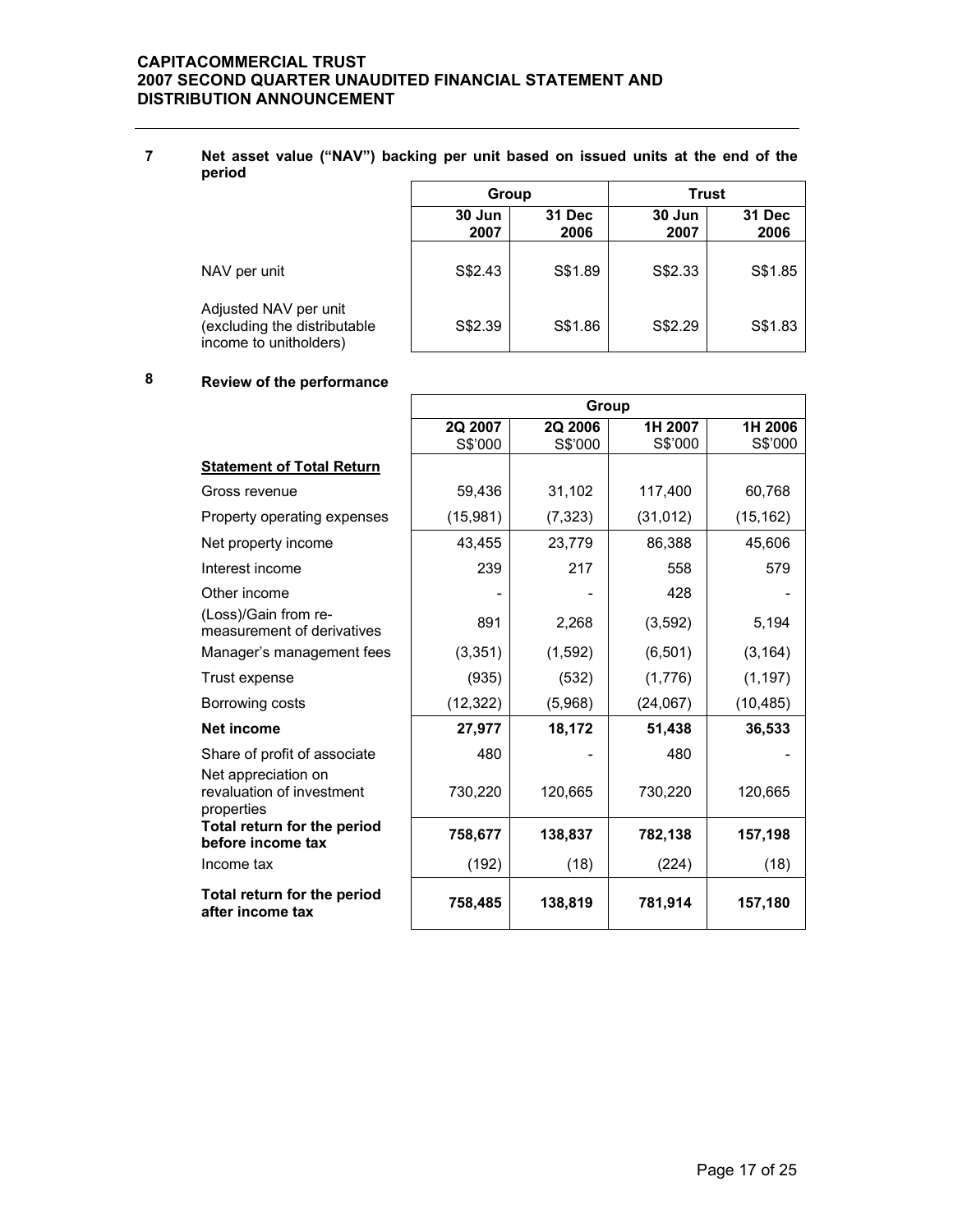|                                                     | Group              |                           |                    |                    |
|-----------------------------------------------------|--------------------|---------------------------|--------------------|--------------------|
|                                                     | 2Q 2007<br>S\$'000 | <b>2Q 2006</b><br>S\$'000 | 1H 2007<br>S\$'000 | 1H 2006<br>S\$'000 |
| <b>Distribution Statement</b>                       |                    |                           |                    |                    |
| Net income                                          | 27,977             | 18,172                    | 51,438             | 36,533             |
| Net tax adjustments                                 | 1,478              | (2,224)                   | 7,304              | (5, 191)           |
| Adjustments                                         | (177)              | (93)                      | (216)              | (93)               |
| Income available for<br>distribution to unitholders | 29,278             | 15,855                    | 58,526             | 31,249             |
| Distributable income to<br>unitholders              | 29,278             | 15,855                    | 58,526             | 31,249             |
| Earnings per unit (cents)                           | 54.83¢             | 15.49c                    | 56.53 $\phi$       | 17.54 <sub>¢</sub> |
| Distribution per unit (cents)                       | 2.12 <sub>c</sub>  | 1.77 <sub>c</sub>         | 4.23c              | 3.49 <sub>0</sub>  |

#### **Review of performance 2Q 2007 vs 2Q 2006**

 Gross revenue for 2Q 2007 was higher than 2Q 2006 by S\$28.3 million or 91.1%. This was mainly due to the consolidation of CCT's 60% interest in RCS Trust (approximately S\$24.4 million) which was acquired in September 2006, higher rental income from the other buildings of S\$2.8 million, higher car park income and other income.

Property operating expenses were higher in 2Q 2007 by S\$8.7 million or 118.2%. This was mainly due to the consolidation of property operating expenses from CCT's 60% interest in RCS Trust, higher property tax and utility costs. This was partly offset by lower maintenance cost incurred for the CCT properties.

Trust expenses were higher in 2Q 2007 by S\$0.4 million or 75.8% due to higher professional fees. Borrowing costs were higher in 2Q 2007 by S\$6.4 million or 106.5% due mainly to the consolidation of additional borrowings for CCT's 60% interest in the borrowings of RCS Trust (S\$519.6 million) and higher interest costs arising from the S\$153.3 million term loan which reverted to floating rate in March 2007. Interest rate swap contracts for S\$390 million had been put in place to fix the interest costs for periods of between 5 and 7 years, thus extending the weighted average term to expiry to 4.1 years as at 30 June 2007. This resulted in an average all-in interest rate of 4.0%.

Gain from the re-measurement of derivatives relates to the fair value of the interest rate swaps which amounted to an unrealised gain of S\$0.9 million.

#### **Review of performance 1H 2007 vs 1H 2006**

 Gross revenue for 1H 2007 was higher than 1H 2006 by S\$56.6 million or 93.2%. This was mainly due to the consolidation of CCT's 60% interest in RCS Trust (approximately S\$48.3 million) which was acquired in September 2006 as well as higher rental income, car park income and other income.

Property operating expenses for 1H 2007 were higher than 1H 2006 by S\$15.9 million or 104.6%. This was mainly due to the consolidation of property operating expenses from CCT's 60% interest in the property operating expenses of RCS Trust, higher property tax and utility costs partly offset by lower maintenance cost incurred for the CCT properties.

Trust expenses were higher in 1H 2007 by S\$0.6 million or 48.4% due to higher professional fees. Borrowing costs were higher in 1H 2007 by S\$13.6 million or 129.5% due to the additional borrowings for RCS Trust (CCT's 60% interest amounting to S\$519.6 million) as well as higher interest cost due to the S\$153.3 million term loan which was reverted to floating rate in March 2007.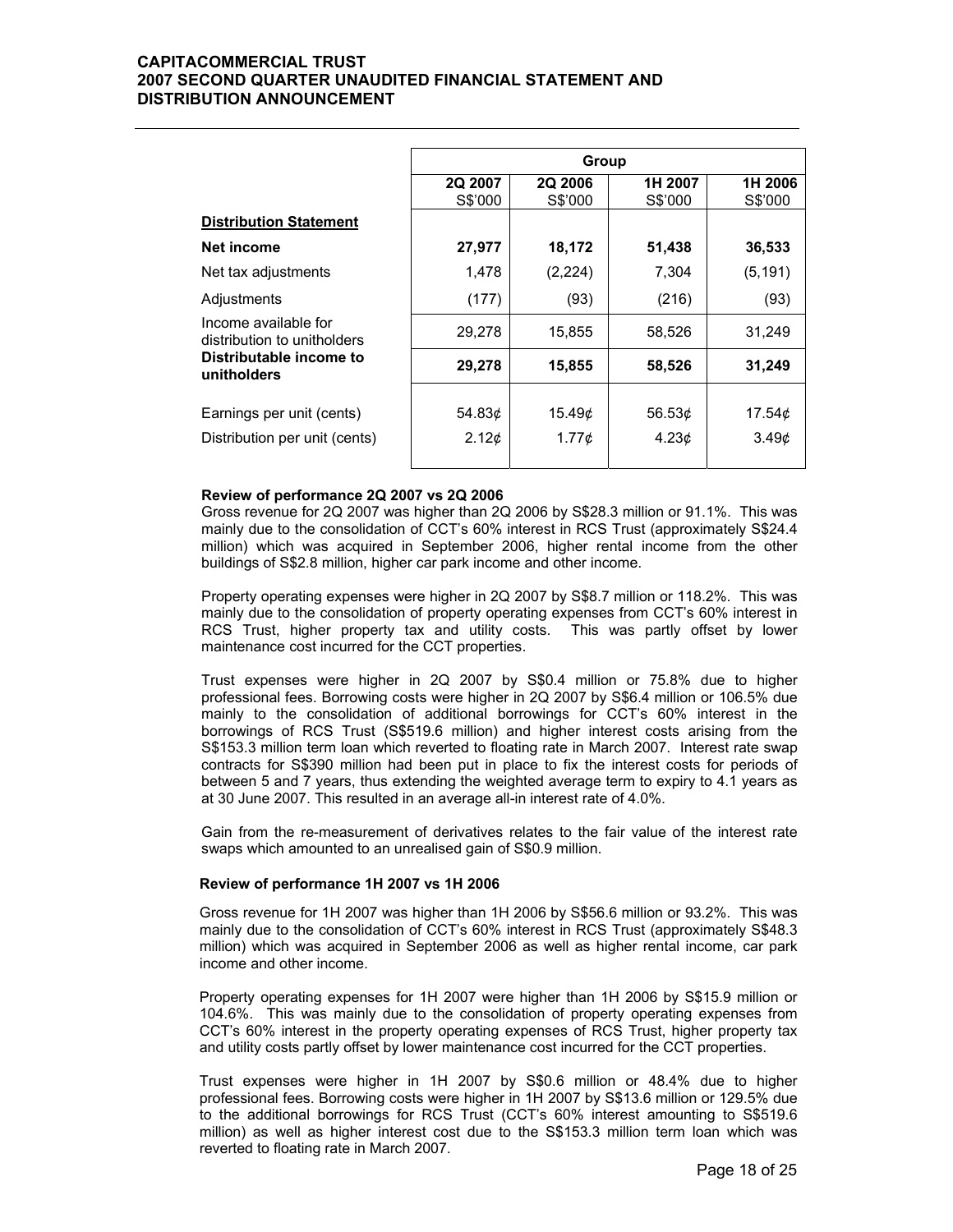#### **Net appreciation on revaluation of investment properties**

**The net appreciation on revaluation of investment properties is a non tax-chargeable item and has no impact on the taxable income or distributable income to unitholders.** 

In accordance with the Code on Collective Investment Schemes issued by the Monetary Authority of Singapore, valuations of investment properties are to be conducted at least once in every 12 months. Any increase or decrease in value is credited or charged to the Statement of Total Return as net appreciation or depreciation on revaluation of investment properties.

As at 1 June 2007, independent valuations were conducted by CB Richard Ellis for the CCT properties and Raffles City, using the Investment Method and Discounted Cash Flow analysis with the Direct Comparison Approach being used as a check against the Investment Method. As at 14 May 2007, independent valuation was conducted by PPC International Sdn Bhd for Wisma Technip principally by the Comparison Method of valuation.

The portfolio, comprising Capital Tower, 6 Battery Road, HSBC Building, Starhub Centre, Robinson Point, Bugis Village, Golden Shoe Car Park, Market Street Car Park, CCT's 60% interest in Raffles City and Wisma Technip, was revalued at S\$4,555.1 million . The total book value of the portfolio prior to the revaluation was S\$3,824.8 million. The total net appreciation on revaluation of investment properties of S\$730.2 million was added to the Statement of Total Return.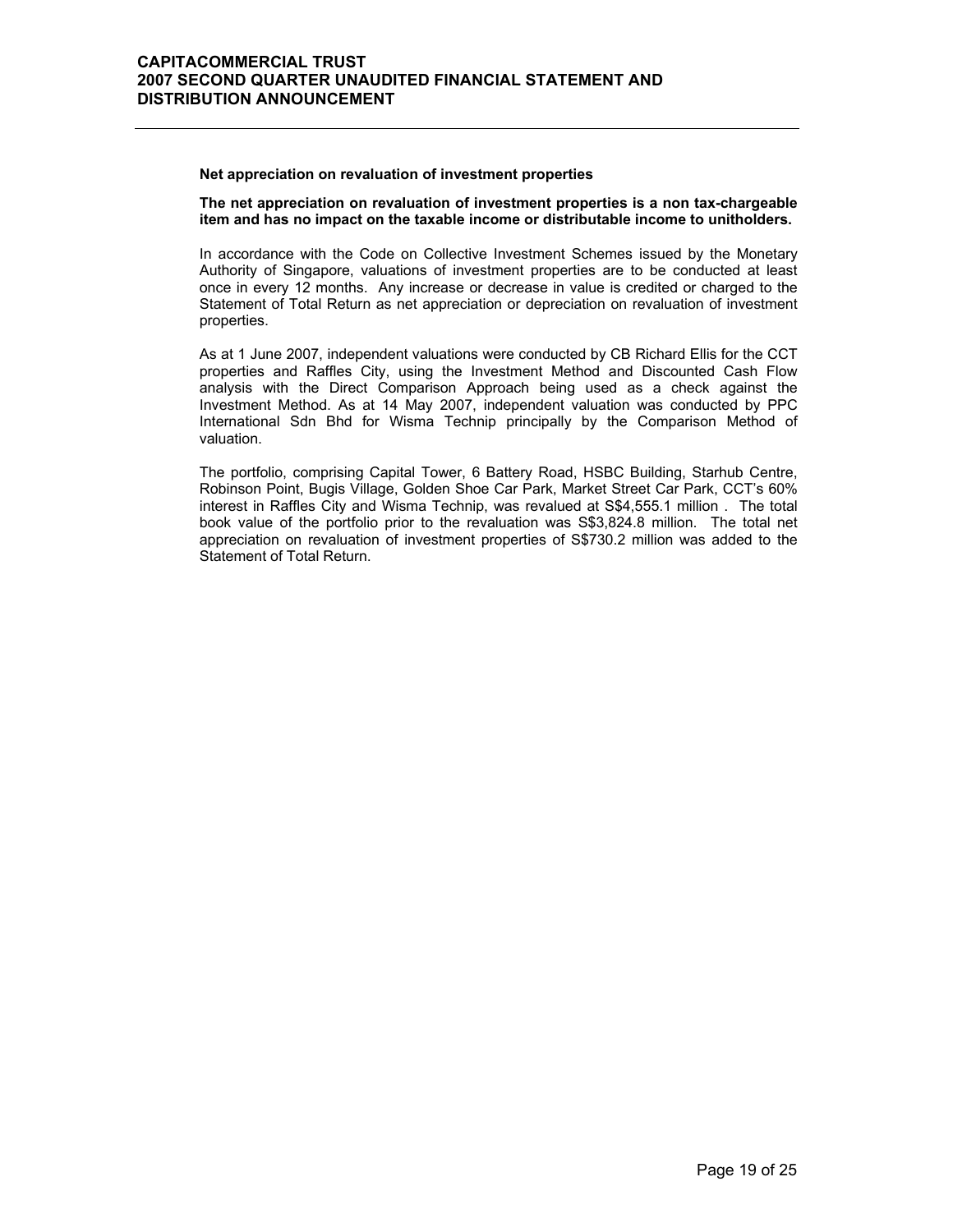#### **<sup>9</sup> Variance between the forecast or prospectus statement (if disclosed previously) and the actual results**

#### **9(i) Statement of Total Return (Actual vs Forecast)**

|                                                     | 1 January 2007 to 30 June 2007 |                          |                             |                |  |
|-----------------------------------------------------|--------------------------------|--------------------------|-----------------------------|----------------|--|
|                                                     | Group                          |                          | Adjusted Group <sup>1</sup> |                |  |
|                                                     | <b>Actual</b><br>S\$'000       | <b>Actual</b><br>S\$'000 | Forecast $2$<br>S\$'000     | Change<br>$\%$ |  |
| Gross rental income                                 | 105,517                        | 103,295                  | 99,219                      | 4.1            |  |
| Car park income                                     | 7,766                          | 7,611                    | 6,438                       | 18.2           |  |
| Other income                                        | 4,117                          | 3,864                    | 2,872                       | 34.6           |  |
| <b>Gross revenue</b>                                | 117,400                        | 114,771                  | 108,529                     | 5.8            |  |
| Property management fees                            | (3, 474)                       | (3,298)                  | (3,083)                     | 7.0            |  |
| Property tax                                        | (9,230)                        | (9,064)                  | (8,351)                     | 8.5            |  |
| Other property operating expenses                   | (18, 308)                      | (17, 836)                | (18, 202)                   | (2.0)          |  |
| <b>Property operating expenses</b>                  | (31, 012)                      | (30, 198)                | (29, 636)                   | 1.9            |  |
| Net property income                                 | 86,388                         | 84,573                   | 78,893                      | 7.2            |  |
| Interest income                                     | 558                            | 523                      | 240                         | 117.9          |  |
| Investment income                                   |                                | 642                      | 746                         | (13.9)         |  |
| Other income                                        | 428                            | 428                      | $\overline{\phantom{a}}$    | Nm             |  |
| Loss from re-measurement of derivatives             | (3,592)                        | (3,592)                  |                             | Nm             |  |
| Manager's management fees                           | (6, 501)                       | (6, 501)                 | (5,858)                     | 11.0           |  |
| Trust expenses                                      | (1,776)                        | (1, 559)                 | (1, 167)                    | 33.6           |  |
| Borrowing costs                                     | (24,067)                       | (23, 415)                | (23, 846)                   | (1.8)          |  |
| Net income                                          | 51,438                         | 51,099                   | 49,008                      | 4.3            |  |
| Net tax adjustments                                 | 7,304                          | 7,304                    | 3,464                       | 110.9          |  |
| Other adjustments                                   | (216)                          | 123                      |                             | Nm             |  |
| Income available for distribution to<br>unitholders | 58,526                         | 58,526                   | 52,472                      | $11.5$         |  |
| Distributable Income to unitholders                 | 58,526                         | 58,526                   | 52,472                      | 11.5           |  |
| Distribution per unit (in cents)                    |                                |                          |                             |                |  |
| For the period                                      | 4.23¢                          | 4.23 <sub>¢</sub>        | $3.78\phi^3$                | 11.9           |  |
| <b>Annualised</b>                                   | 8.53¢                          | 8.53¢                    | 7.62¢ <sup>3</sup>          | 11.9           |  |

#### **Footnotes**

- (1) Adjusted Group results are after including CCT's proportionate interest (60%) in RCS Trust on a line-by-line basis and the results of Aragorn is accounted for as "Investment Income".
- (2) The forecast is based on management's forecast for the period 1 January 2007 to 30 June 2007. This, together with the forecast for the period 1 July 2007 to 31 December 2007, is the forecast shown in the CCT Circular dated 15 August 2006 for the equity fund raising to acquire Raffles City.
- (3) In the CCT Circular, the forecast DPU was calculated based on an assumed issue price of S\$1.65 cents per unit for the equity fund raising to acquire Raffles City. With the actual issue price of new units at S\$1.68 cents per unit, the forecast DPU is re-calculated based on the actual number of new units issued.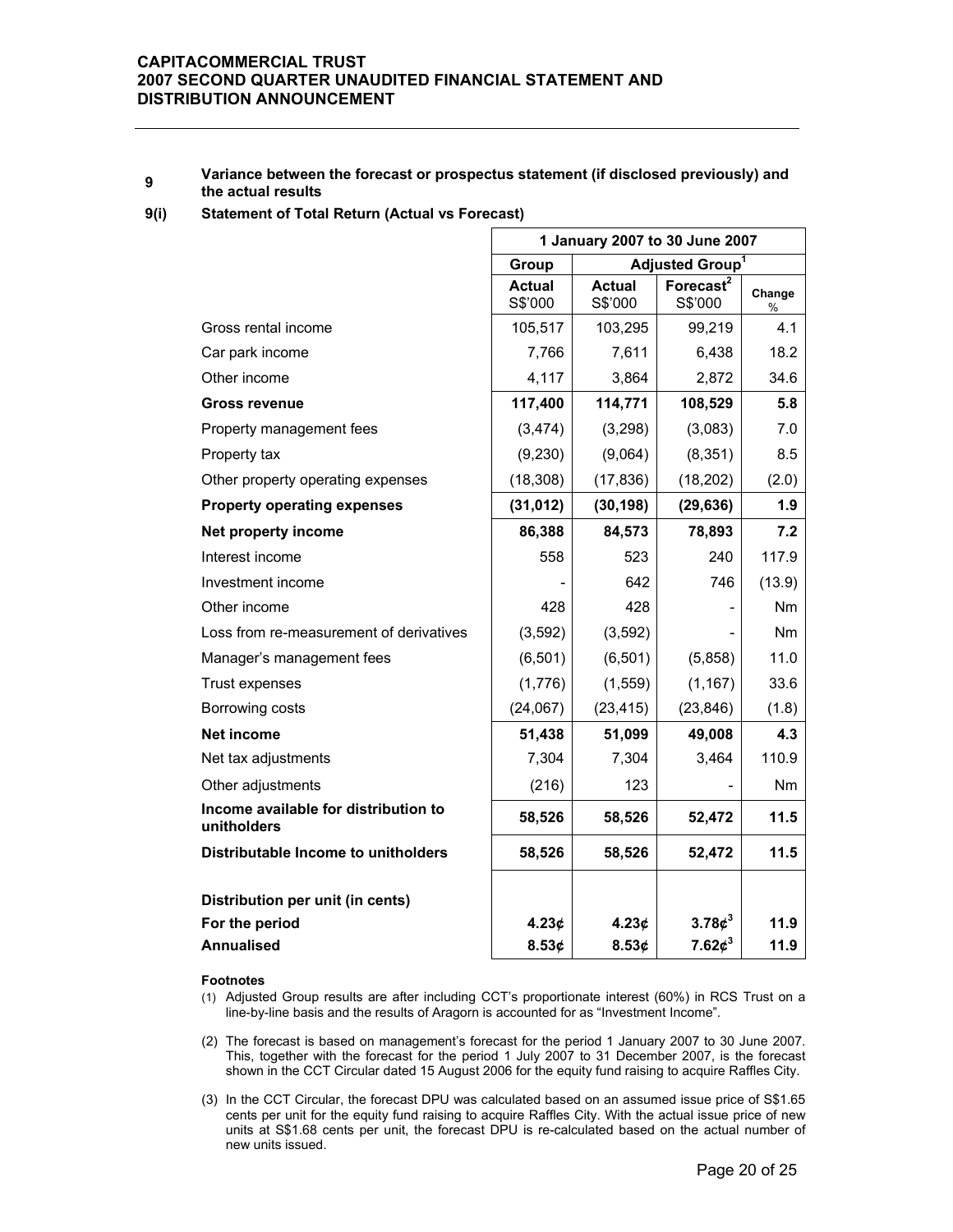### **Adjusted Group1 1 January 2007 to 30 June 2007 Actual Actual** S\$'000 **Forecast2**  S\$'000 **Change**  % Capital Tower 21,192 21,192 21,277 (0.4) 6 Battery Road 18,278 16,548 10.5 HSBC Building 1.279 4,279 Starhub Centre 2.650 6.650 6.421 3.6 Robinson Point 1 1 2,366 3,225 4.4 Bugis Village 4,532 3,908 16.0 Golden Shoe Car Park 15.0 Market Street Car Park 15.7 (3,257 | 2,816 | 15.7 **Sub-Total 66,439 62,721 5.9** 60% Interest in Raffles City **48,332** 45,808 5.5 **Total gross revenue 114,771 108,529 108,629 5.8**

#### **9(ii) Breakdown of total gross revenue (by property)**

#### **9(iii) Breakdown of net property income (by property)**

|                              | Adjusted Group <sup>1</sup><br>1 January 2007 to 30 June 2007 |                                  |                |
|------------------------------|---------------------------------------------------------------|----------------------------------|----------------|
|                              | <b>Actual</b><br>S\$'000                                      | Forecast <sup>2</sup><br>S\$'000 | Change<br>$\%$ |
| Capital Tower                | 14,612                                                        | 14,920                           | (2.1)          |
| 6 Battery Road               | 13,369                                                        | 11,833                           | 13.0           |
| <b>HSBC Building</b>         | 4,250                                                         | 4,259                            | (0.2)          |
| <b>Starhub Centre</b>        | 4,984                                                         | 4,642                            | 7.4            |
| Robinson Point               | 2,311                                                         | 2,194                            | 5.3            |
| <b>Bugis Village</b>         | 3,596                                                         | 3,010                            | 19.5           |
| Golden Shoe Car Park         | 3,742                                                         | 3,022                            | 23.8           |
| Market Street Car Park       | 2,534                                                         | 1,989                            | 27.4           |
| <b>Sub-Total</b>             | 49,398                                                        | 45,869                           | 7.7            |
| 60% Interest in Raffles City | 35,175                                                        | 33,024                           | 6.5            |
| Total net property income    | 84,573                                                        | 78,893                           | 7.2            |

#### **Footnotes**

(1) Adjusted Group results are after including CCT's proportionate interest (60%) in RCS Trust on a line-by-line basis and the results of Aragorn is accounted for as "Investment Income".

(2) The forecast is based on management's forecast for the period 1 January 2007 to 30 June 2007. This, together with the forecast for the period 1 July 2007 to 31 December 2007, is the forecast shown in the CCT Circular dated 15 August 2006 for the equity fund raising to acquire Raffles City.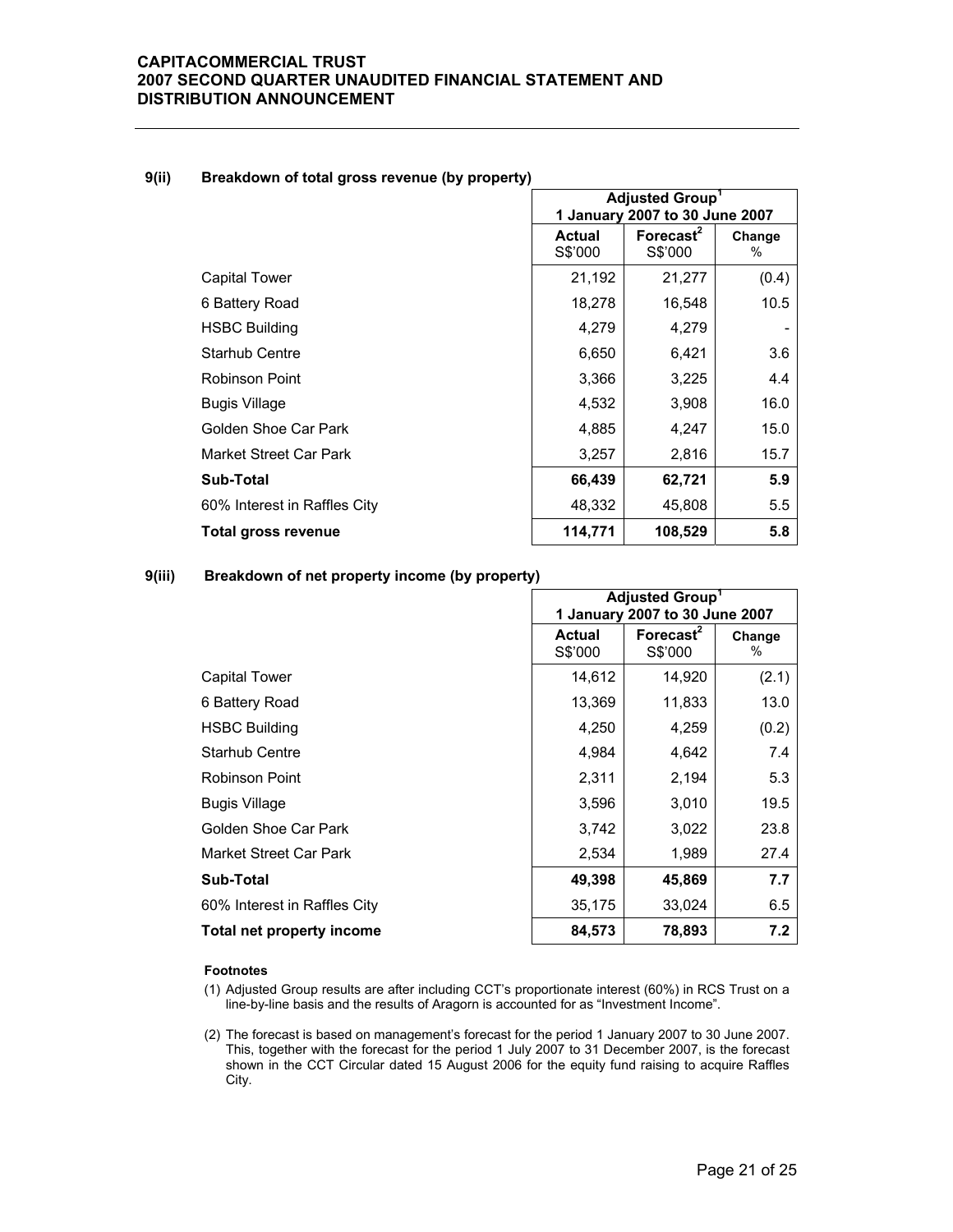#### **Review of the performance**

 Gross revenue was higher than forecast by S\$6.2 million or 5.8% on a portfolio basis. This was due mainly to the contribution from increased rental income, car park income and other income but was partially offset by lower rental income from Capital Tower due to the on-going re-configuration works.

Actual property operating expenses were higher than forecast by S\$0.6 million or 1.9% due to higher property tax resulted from the revision of annual value. This was partly offset by lower maintenance cost. As a result, the net property income was higher by S\$5.7 million or 7.2%.

The trust expenses were higher than forecast by S\$0.4 million or 33.6% mainly due to higher unitholders' expenses incurred.

The net tax adjustment included the add-back of the loss from measurement of derivatives and the management fees paid in units (for RCS Trust) which were non-tax deductible items.

#### **10 Commentary on the competitive conditions of the industry in which the group operates and any known factors or events that may effect the group in the next reporting period and the next 12 months**

 The Singapore economy outperformed all forecasts to record the highest growth in the last five quarters. Advance estimates by the Ministry of Trade and Industry showed that real GDP rose by 8.2% in 2Q 2007 as compared to the same period last year, up from 6.4% in the previous quarter. On a quarter-to-quarter seasonally adjusted annualised basis, real GDP grew by 12.8%, following an 8.5% gain in 1Q 2007.

While demand for office space was strong in 2Q 2007, leasing activities were confined to smaller space of about 2,000 to 9,000 sq ft due to limited availability of large contiguous space. Corporate occupiers are starting to show greater acceptance to relocate to business parks while some financial institutions are prepared to move support functions out of the prime CBD to take advantage of the widening rental differential.

According to CB Richard Ellis ("CBRE"), average prime office rents rose 22% in 2Q 2007 to S\$10.50 psf per month, a 75% increase from a year ago. Prime rents have exceeded the 1996 peak of S\$9.90 psf per month and are fast closing on the 1990 historical peak of S\$11.50 psf per month. Grade A office rents averaged S\$12.40 psf per month, reflecting a 17% increase quarter-on-quarter and an 82% increase year-on-year.

Further rental upside is expected with office supply remaining tight in the next two to three years. However, property consultants expect the pace of rental increases to be tempered due to increasing tenants' resistance and growing acceptance of lower cost locations such as the business parks.

Given the current global interest rate environment, Singapore dollar interest rates is expected to rise in the coming months. As the current CCT loan portfolio is 92% fixed, CCT is well-hedged against interest rate movements.

#### **Outlook for 2007**

 The manager of CCT expects to perform better than the forecast distribution of 7.60 cents per unit for the projection year 1 January 2007 to 31 December 2007 as shown in the CCT Circular dated 15 August 2006 for the equity fund raising to acquire Raffles City, adjusted for the actual number of new units issued based on an issue price of S\$1.68 per unit.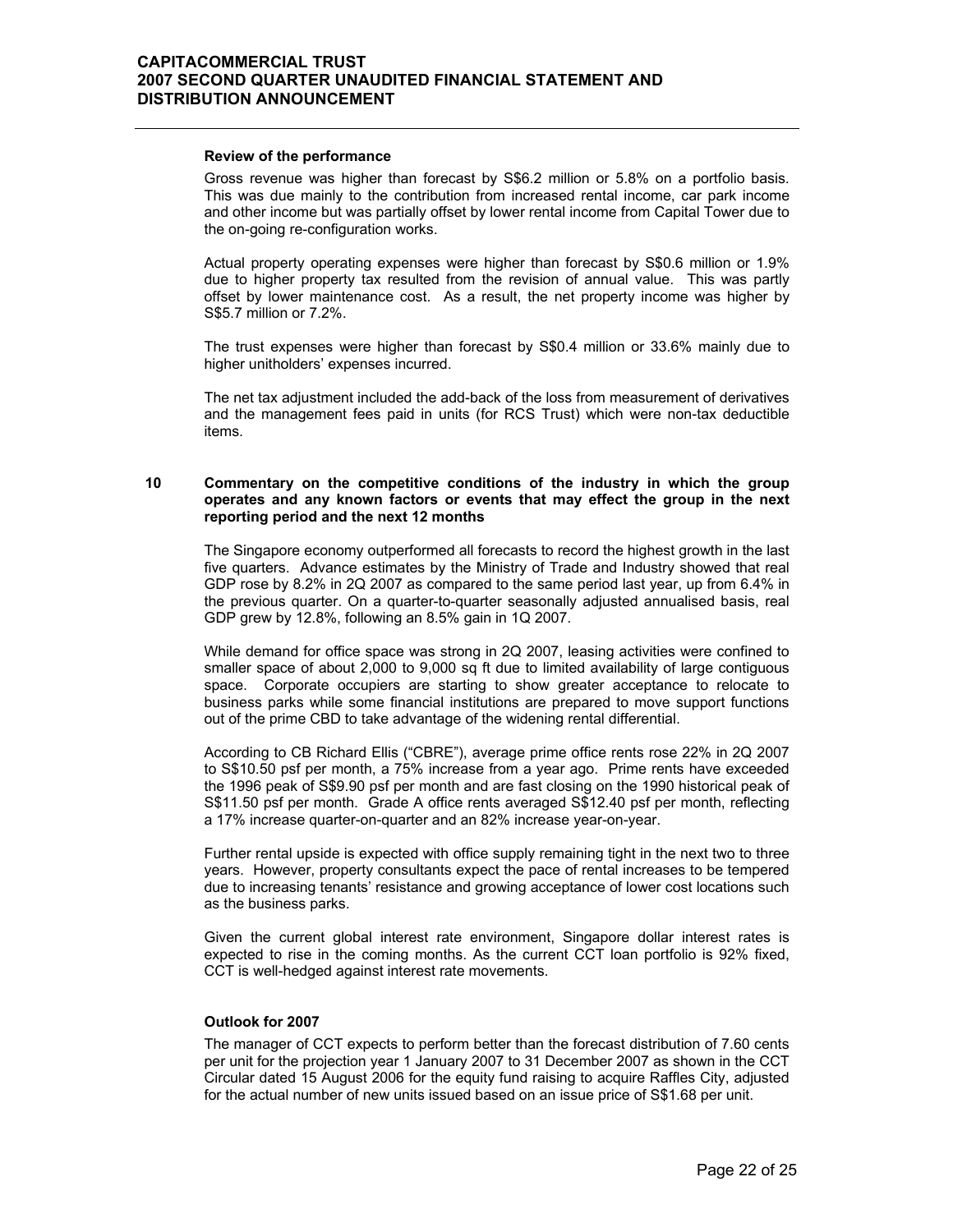#### **11 Distributions**

## **11(a) Current financial period**

|                                           | Any distributions declared for the current financial period?<br>Yes.                                                                                                                                                                                                                                                                                                                                 |
|-------------------------------------------|------------------------------------------------------------------------------------------------------------------------------------------------------------------------------------------------------------------------------------------------------------------------------------------------------------------------------------------------------------------------------------------------------|
| Name of distribution<br>Distribution type | Distribution for the period from 1 January 2007 to 30 June 2007<br>Taxable income<br>i)<br>Tax-exempt income<br>ii)                                                                                                                                                                                                                                                                                  |
| Distribution rate                         | Taxable income distribution $-4.188$ cents per unit<br>i)<br>Tax-exempt income distribution - 0.042 cents per unit<br>ii)                                                                                                                                                                                                                                                                            |
| Par value of units                        | Not meaningful                                                                                                                                                                                                                                                                                                                                                                                       |
| Tax rate                                  | Taxable income distribution<br>Qualifying investors and individuals (other than those who hold<br>their units through a partnership) will generally receive pre-tax<br>distributions. These distributions are exempt from tax in the<br>hands of individuals unless such distributions are derived<br>through a Singapore partnership or from the carrying on of a<br>trade, business or profession. |
|                                           | Qualifying foreign non-individual investors will receive their<br>distributions after deduction of tax at the rate of 10%.                                                                                                                                                                                                                                                                           |
|                                           | All other investors will receive their distributions after deduction<br>of tax at the rate 18%.                                                                                                                                                                                                                                                                                                      |
|                                           | Tax-exempt income distribution<br>Tax-exempt income distribution is exempt from tax in the hands<br>of all unitholders. Tax-exempt income relates to the net income<br>from the investment in junior bonds of Aragorn ABS Berhad and<br>income distribution received from Quill Capita Trust.                                                                                                        |
| Books closure date                        | 31 July 2007                                                                                                                                                                                                                                                                                                                                                                                         |
| Date payable                              | 28 August 2007                                                                                                                                                                                                                                                                                                                                                                                       |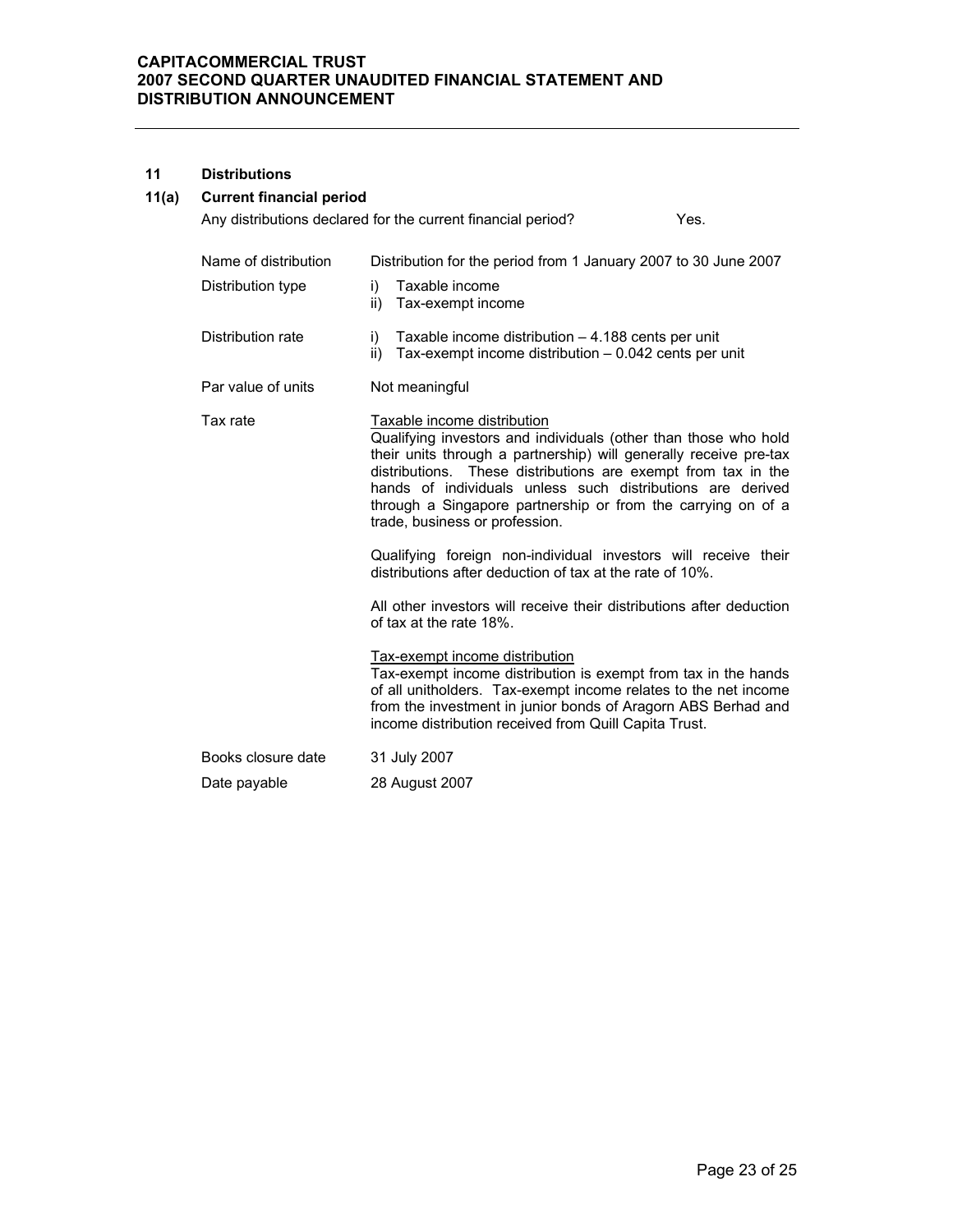#### **11(b) Corresponding period of the preceding financial period**

Any distributions declared for the corresponding period of the Any distinutions declared for the corresponding period of the Yes.<br>immediate preceding financial periods?

- Name of distribution Distribution for the period from 1 January 2006 to 31 August 2006 (being the day immediately prior to the date on which new units were issued pursuant to the equity funds raising exercise for the acquisition of Raffles City (see the Circular dated 15 August 2006)).
- Distribution type i) Taxable income ii) Tax-exempt income
	-
- Distribution rate i) Taxable income distribution 4.58 cents per unit  $ii)$  Tax-exempt income distribution  $-0.05$  cents per unit
- Par value of units Not meaningful
- Tax rate Taxable income distribution Qualifying investors and individuals (other than those who hold their units through a partnership) will generally receive pre-tax distributions. These distributions are exempt from tax in the hands of individuals unless such distributions are derived through a Singapore partnership or from the carrying on of a trade, business or profession.

Qualifying foreign non-individual investors will receive their distributions after deduction of tax at the rate of 10%.

All other investors will receive their distributions after deduction of tax at the rate 20%.

Tax-exempt income distribution Tax-exempt income distribution is exempt from tax in the hands of all unitholders. Tax-exempt income relates to the net income from the investment in junior bonds of Aragorn ABS Berhad.

 Books closure date 31 August 2006 Date paid 26 September 2006

**12 If no distribution has been declared/recommended, a statement to that effect**  NA